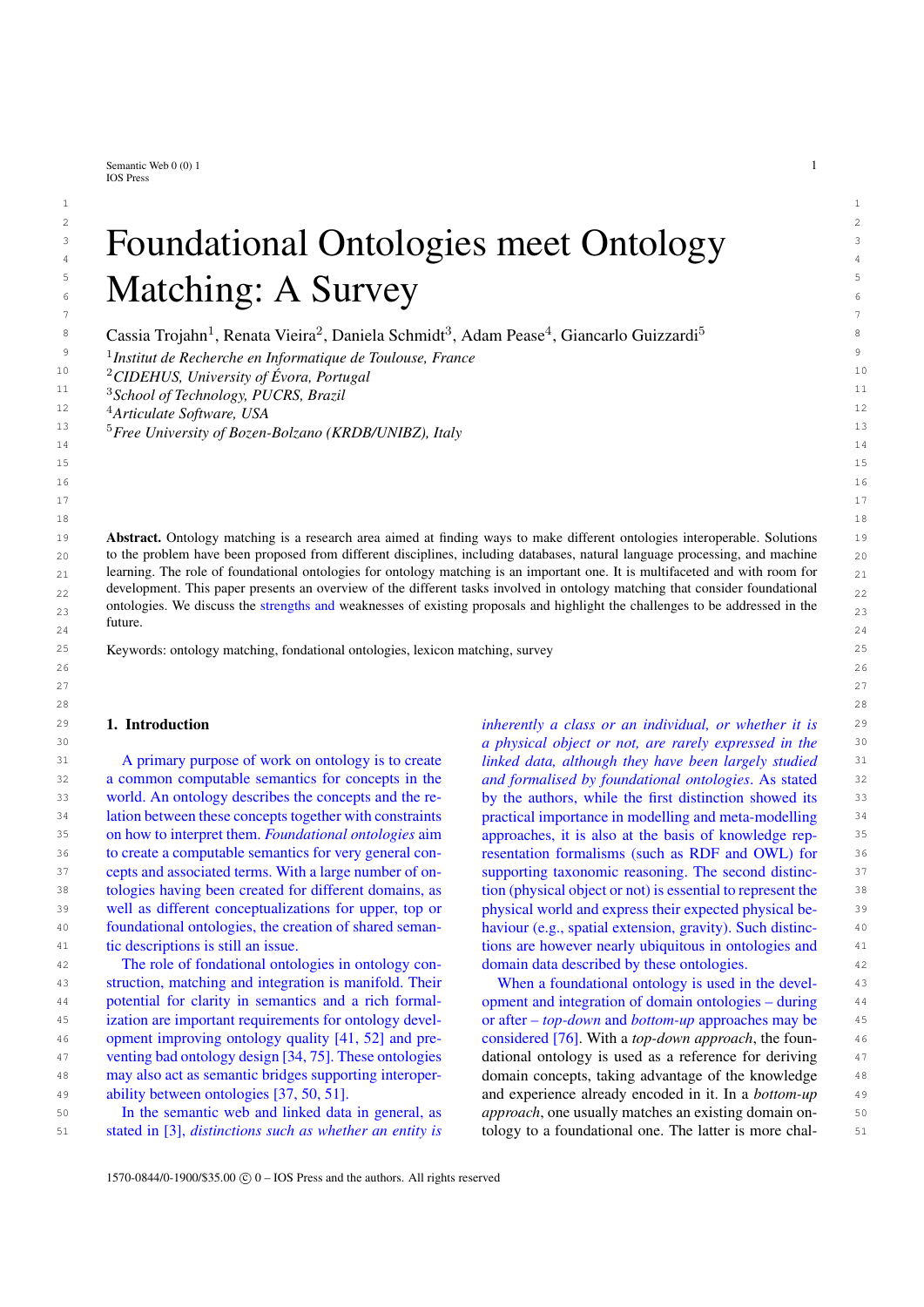1 lenging since inconsistencies may exist between do- large ones, very expressive formal logics, or very min-2 main and foundational ontologies. For example, a do-<br>2 imal ones as a way to support fast logical inference. 3 3 main ontology might be about hypothetical or fictional <sup>4</sup> entities, and a particular foundational ontology might by the authors themselves, or their collaborators and <sup>4</sup> 5 5 commit only to real entities. Furthermore, one has to 6 6 deal with different levels of abstraction and also of for-7 11 malization in the matching process. The lowing tasks of ontology matching involving foundamalization in the matching process.

8 8 8 0 Ontology matching is a research area aimed at find-<br>8 8 19 November 2014 9 9 ing ways to make different ontologies interoperable. 10 The matching process can be seen as the task of gen- (ii) matching of foundational ontologies to lexicons; 10 11 erating a set of correspondences (i.e., an alignment) (iii) matching domain ontologies with the help of 11 12 between the entities of different ontologies [\[18\]](#page-14-3). Cor- foundational ontologies; and 12 13 13 respondences express relationships between ontology 14 **14** entities. For instance, the concept of *Author* in one tologies. 14 15 source ontology may be marked as equivalent (that We discuss the main strengths and weaknesses of 15 16 can be interpreted as logical equivalence or more in-<br>existing approaches and highlight the challenges to be <sup>17</sup> formally as a high level of similarity) to the concept addressed in the future. We consider that this com-18 18 of *Writer* in one target ontology, or that *Writer* in the 19 19 source is subclass of *Person* in the target. One's in-20 20 tuitions about the formalizations of those words may 21 be that they are different, but unless an ontology spec-<br>tologies for matching and integration of ontologies. 21 22 ifies a formalized definition, they are just labels. A While this necessarily touches on the topics of how to 22 23 linguistic-based matching algorithm might find them create or evaluate ontologies themselves, we will ad-<br>23 24 sufficiently similar and evaluators of the match would dress this topic only in the service of evaluation the 24 25 not have an objective basis for declaring it faulty. use case of ontologies for matching. As such, we do 25 can be interpreted as logical equivalence or more innot have an objective basis for declaring it faulty.

26 Whereas the area of ontology matching has de- not attempt to review all available foundational ontolo- 26 27 veloped in the last decades, the problem of match- gies, but just study the use of them for matching other 27 28 28 ing ontologies involving foundational ontologies has 29 seen less development regarding automatic solutions The rest of the paper is organised as follows: §2 in-<br>29 30 [\[44,](#page-15-5) [72\]](#page-15-6). This is not surprising since matching foun-<br>30  $\frac{1}{4}$  troduces the different foundational ontologies and on-31 dational and domain ontologies is a highly complex tology matching. §3-§6 discuss the approaches in the 31 32 32 task, even when done manually. It requires the deep 33 identification of the semantic context of concepts and, open challenges in the field and §8 concludes the sur-34 34 at a minimum, the identification of subsumption rela-35 35 tions, and in a way such that the subsumption relations 36 36 must of course be consistent with the formalization of 37 the subsuming concept in the upper ontology. In fact, **2. Background** 37 38 38 subsumption and other relations are often neglected by 39 most state-of-the-art matchers. 2.1. Foundational ontologies 39 Whereas the area of ontology matching has developed in the last decades, the problem of match-

40 40 There have been many manual efforts to make sense 41 41 of how different foundational ontologies relate to other 42 42 lexical and semantic data bases, and how they improve 43 the process of matching domain ontologies. In this pa- meaning of terms used in the vocabulary. Depending 43 44 44 on the precision of this specification, the notion of on-45 45 ing using foundational ontologies to create shared se-46 46 els, for example, sets of terms, classifications, database the process of matching domain ontologies. In this paper, we survey various approaches to ontology matchmantics.

47 An additional challenge is that there is little agree-<br>47  $\frac{1}{2}$  schemes, or fully axiomatized theories [80]. 48 48 ment on many of the possible goals and methods of on-49 tology construction or the formal languages in which to their "level of generality" [31]: *(i) foundational on*-50 to encode an ontology. Developers of ontologies have tologies describe general concepts (e.g., object, event, 50 51 variously advocated very small upper ontologies or quality) and relations (e.g., parthood, participation, de-<br>51

large ones, very expressive formal logics, or very minimal ones as a way to support fast logical inference. Evaluations and surveys have typically been conducted by the authors themselves, or their collaborators and supporters (with the possible exception of [\[50\]](#page-15-2)).

Considering this scenario, this paper reviews the foltional ontologies:

(i) matching of foundational ontologies;

(ii) matching of foundational ontologies to lexicons;

(iii) matching domain ontologies with the help of foundational ontologies; and

(iv) matching foundational ontologies to domain ontologies.

We discuss the main strengths and weaknesses of addressed in the the future. We consider that this comprehensive study may set the grounds for advancing domain and foundational ontology matching.

The scope of this paper is in using foundational ontologies for matching and integration of ontologies. While this necessarily touches on the topics of how to create or evaluate ontologies themselves, we will address this topic only in the service of evaluation the ontologies.

The rest of the paper is organised as follows: [§2](#page-1-0) introduces the different foundational ontologies and ontology matching. [§3-](#page-5-0)[§6](#page-8-0) discuss the approaches in the categories (i)-(iv) introduced above. [§7](#page-11-0) discusses the open challenges in the field and [§8](#page-13-1) concludes the survey.

## <span id="page-1-0"></span>2. Background

# *2.1. Foundational ontologies*

An ontology typically provides a vocabulary that describes a domain of interest and a specification of the tology encompasses several data and conceptual modschemes, or fully axiomatized theories [\[80\]](#page-16-0).

In particular, ontologies can be classified according to their "level of generality" [\[31\]](#page-14-4): *(i) foundational ontologies* describe general concepts (e.g., object, event, quality) and relations (e.g., parthood, participation, de-

<sup>2</sup> *Foundational Ontologies meet Ontology Matching*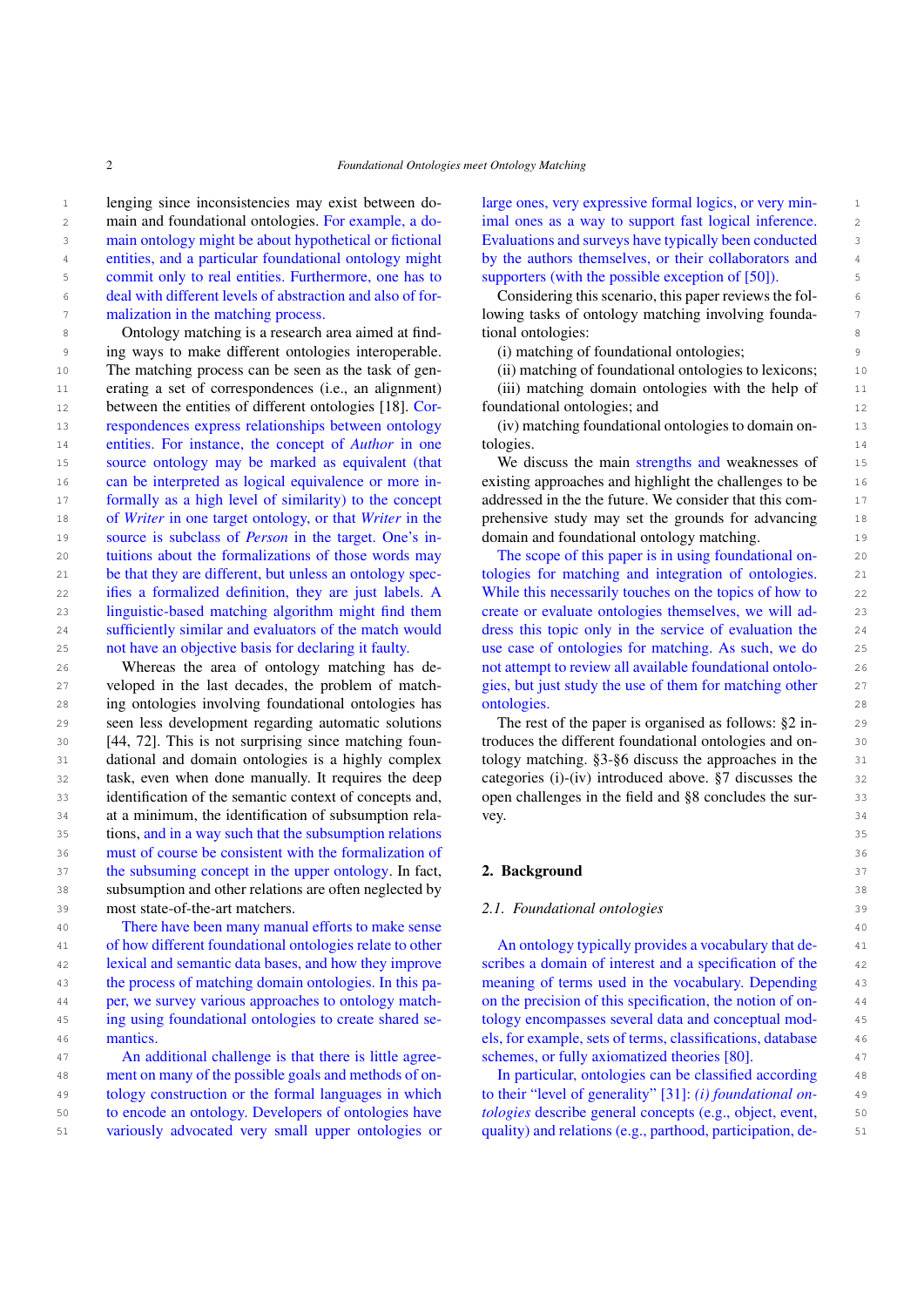1 1 1 1 pendence, causality), which are independent of a par- is based on a fundamental distinction between  $en-1$ 2 2 ticular domain. These ontologies, also called upper or 3 top-level, are sometimes equipped with detailed logi- objects or substances while *perdurants* corresponds <sup>4</sup> cal formalizations, and some include *(ii) domain on*- to events or processes. The main relation between <sup>4</sup> <sup>5</sup> *tologies* that may also describe the entities related to *endurants* and *perdurants* is that of participation. 6 a particular domain (e.g., biology or aeronautics).<sup>[1](#page-2-0)</sup> A DOLCE was originally written in the first-order log-<sup>7</sup> foundational ontology is often characterized as repre- ical language KIF [26] and includes roughly 100 <sup>7</sup> 8 8 senting commonsense concepts and is focused on con-9 9 cepts that are meta, generic, and domain-independent.

10 Several foundational ontologies have been devel-  $\sim$  Cyc [\[32\]](#page-14-10) is a proprietary ontology comprising both 10 <sup>11</sup> oped, influenced by different philosophies and views an upper-level ontology and a set of domain ontolo-<sup>11</sup> <sup>12</sup> on how to conceptualize reality. Several comparisons gies in a wide variety of domains. It is meant for <sup>12</sup> 13 13 can be found in the literature, as in [\[42,](#page-14-5) [50,](#page-15-2) [76\]](#page-15-4). Some <sup>14</sup> common criteria for comparing ontologies are artifact reason about the objects and events of everyday life <sup>14</sup> <sup>15</sup> representation criteria (dimensions, term and axiom in the Cyc knowledge base. It involves thousands <sup>15</sup> <sup>16</sup> counts, representation languages, modularity) [\[50\]](#page-15-2), on- of "microtheories" with hundreds of thousands of <sup>16</sup> <sup>17</sup> tological commitments and subject domain and appli-<br><sup>17</sup> terms and millions of axioms. It comprises Open-<sup>18</sup> cations [\[42\]](#page-14-5). We introduce the main insights behind Cyc is an open source subset of Cyc that is no longer <sup>18</sup> <sup>19</sup> each proposal. Their different variants and versions, maintained. It is defined in the higher-order CycL <sup>19</sup> 20 and the availability of alignments to lexical resources language [46]. 20 <sup>21</sup> (such as WordNet [[5](#page-2-4)4]) and ontologies are discussed  $-$  GFO [\[38\]](#page-14-11)<sup>5</sup> (*General Formal Ontology*) distinguishes <sup>21</sup> 22 in the following sections. The processes and objects. Processes unfold in time, <sup>22</sup> Several foundational ontologies have been devel-(such as WordNet [\[54\]](#page-15-7)) and ontologies are discussed in the following sections.

<sup>24</sup> umented use in ontology matching and integration ef-<br>
ials) have no temporal parts, and may only exist on <sup>24</sup> forts are:

 $27$  $27$  **– BFO** [\[2,](#page-13-2) [27\]](#page-14-6) <sup>2</sup> (*Basic Formal Ontology*) adopts a *re-*<br>an endurant is an individual that exists in time but 28 austic approach in terms of the existence in time of cannot be described as having temporal parts or <sup>28</sup> 29 29 phases; a *process*, on the other hand, is extended in 30 30 ity into two disjoint categories of *continuant* (inde- $_{31}$  pendent and dependent continuants, attributes, and  $-$  **PROTON** [\[86\]](#page-16-1)<sup>[6](#page-2-5)</sup> (*PROTo ONtology*) serves as a <sup>31</sup> <sup>32</sup> 10 Iocations) and *occurrent* (processes and temporal re-<br>lightweight foundational ontology organized in four<sup>32</sup> 33 33 gions). It has 34 terms and a similar number of ax- $_{34}$  $_{34}$  $_{34}$  ioms. It is defined in OWL<sup>3</sup> and first-order logic lan-<br> $_{\text{impulishes entity types, such as object as a given function}$ *alistic approach* in terms of the existence in time of entities populating the world. It represents the realpendent and dependent continuants, attributes, and locations) and *occurrent* (processes and temporal re-guage CLIF<sup>[4](#page-2-3)</sup>.

36 36 – DOLCE [\[23\]](#page-14-7) (*Descriptive Ontology for Linguis-*<sup>37</sup> *ic and Cognitive Engineering*) is an ontology of that are neither chiects nor happenings. It contains <sup>37</sup>

<span id="page-2-0"></span>41 ing top-level and domain ontologies regarding their level of gener-<br>annotation indexing and retrieval. This ontology is 42 ality. More recently, the term *Core Ontology* [\[15,](#page-14-8) [68\]](#page-15-8) has been used and the original contract the core of the core of the core of the core of the core of the core of the core of the core of the core of the core of the 43 43 – SUMO [\[57,](#page-15-10) [64\]](#page-15-11)[7](#page-2-6) (*Suggested Upper Merged On-*<sup>44</sup> over several domain ontologies capturing concepts that crosscut sev-<br> *tology*) is defined in the higher order logical lan-<sup>45</sup> eral domain conceptualizations. For the purpose of this article, core **guage of SUO-KIF<sup>8</sup>. It includes dozens of domains** 46 46 ontologies are seen on par with domain ontologies. For example, the 47 47 SWEET ontology or the OM (Observations and Measurements) on-48 tology, both of which are discussed in section [6](#page-8-0) are examples of core <sup>5</sup>http://www.onto-med.de/ontologies/gfo/ <sup>49</sup><br><sup>49</sup> <sup>2</sup><https://github.com/bfo-ontology/BFO/wiki><sup>7</sup>http://www.ontologyportal.org<sup>2</sup> to refer to ontologies whose generality level lays half-way between top-level and domain ontologies. These can be seen as abstractions over several domain ontologies capturing concepts that crosscut sevontologies.

<span id="page-2-3"></span><span id="page-2-2"></span><span id="page-2-1"></span>

<sup>3</sup>https://www.w3.org/OWL/

is based on a fundamental distinction between *endurant* and *perdurant* entities. *Endurants* represent objects or substances while *perdurants* corresponds to events or processes. The main relation between *endurants* and *perdurants* is that of participation. DOLCE was originally written in the first-order logical language KIF [\[26\]](#page-14-9) and includes roughly 100 terms and a similar number of axioms. Recent work maintains DOLCE in OWL.

- an upper-level ontology and a set of domain ontologies in a wide variety of domains. It is meant for the representation of facts, rules, and heuristics to reason about the objects and events of everyday life in the Cyc knowledge base. It involves thousands of "microtheories" with hundreds of thousands of terms and millions of axioms. It comprises Open-Cyc is an open source subset of Cyc that is no longer maintained. It is defined in the higher-order CycL language [\[46\]](#page-15-9).
- 23 A number of well-known ontologies that have doc-<br>
23 A number of well-known ontologies that have doc-<br>
23 25 25 time-boundaries. Concrete individuals exist in time 26 26 or space whereas abstract individuals do not. While they have temporal parts. Objects (called presentials) have no temporal parts, and may only exist on an *endurant* is an individual that exists in time, but time. It is defined in OWL and has 243 terms.
- 35 35 entities (agents, locations, vehicles); *happening* as 38 38 *particulars* which adopts a *descriptive approach*. It 39 39 providing coverage of the general concepts neces-<sup>40</sup> <sup>40</sup> <sup>1</sup> We here follow the terminology proposed by [\[31\]](#page-14-4) in distinguish- **Sary for a wide range of tasks, including semantic** modules. The *top ontology* module, for instance, distinguishes entity types, such as *object* as existing events and situations; and *abstract* as abstractions that are neither objects, nor happenings. It contains about 500 classes and 150 properties (650 terms), sary for a wide range of tasks, including semantic annotation, indexing, and retrieval. This ontology is codified in OWL-Lite.
	- guage of SUO-KIF[8](#page-2-7) . It includes dozens of domains

<span id="page-2-4"></span><sup>5</sup><http://www.onto-med.de/ontologies/gfo/>

<span id="page-2-5"></span><sup>6</sup><http://ontotext.com/proton>

<span id="page-2-7"></span><span id="page-2-6"></span><sup>7</sup><http://www.ontologyportal.org>

<sup>50</sup> 50 <sup>8</sup>[https://github.com/ontologyportal/sigmakee/blob/master/](https://github.com/ontologyportal/sigmakee/blob/master/suo-kif.pdf) 51 51 <sup>4</sup><https://www.iso.org/standard/39175.html> [suo-kif.pdf](https://github.com/ontologyportal/sigmakee/blob/master/suo-kif.pdf)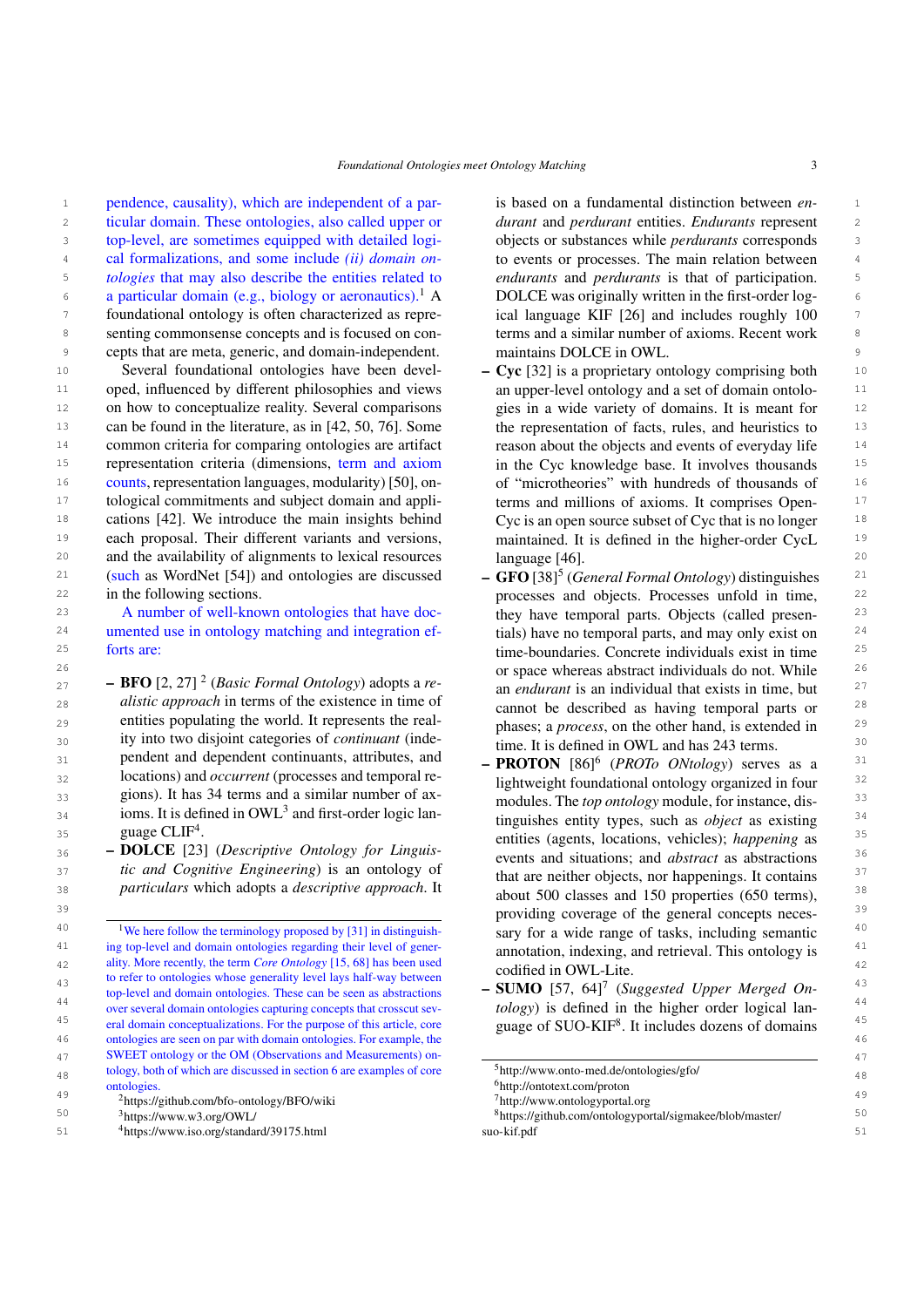<span id="page-3-2"></span>4 *Foundational Ontologies meet Ontology Matching*

|                | Ontology      | #Entities                                     | Formats          | URL                                                  |  |
|----------------|---------------|-----------------------------------------------|------------------|------------------------------------------------------|--|
| $\overline{c}$ | <b>BFO</b>    | 34 terms                                      | <b>OWL,CLIF</b>  | https://github.com/bfo-ontology/BFO/wiki             |  |
| 3              | <b>DOLCE</b>  | 100 terms/axioms (depends on the version)     | <b>OWL.KIF</b>   | http://www.loa.istc.cnr.it/ontologies/DOLCE-Lite.owl |  |
| 4              | Cyc           | 100k terms and 1M axioms                      | CycL             | http://www.cyc.com                                   |  |
| 5              | <b>GFO</b>    | 243 terms                                     | OWL.             | http://www.onto-med.de/ontologies/gfo/               |  |
| 6              | <b>PROTON</b> | 650 terms                                     | OWL-Lite         | http://ontotext.com/proton                           |  |
|                | <b>SUMO</b>   | 20.000 terms, 80.000 axioms                   | <b>SUO-KIF</b>   | http://www.ontologyportal.org                        |  |
| 8              | <b>UFO</b>    | 51 terms, 595 axioms (depends on the version) | FOL, SROIO (OWL) | https://nemo-ufes.github.io/gufo/                    |  |
|                |               |                                               |                  |                                                      |  |

 $10$  10  $10$ Table 1

11 11 **11 Summary of foundational ontologies used in ontology integration, discussed in the next sections 11** 

13 ontologies, and contains roughly 20,000 terms and number of classes or identifiers are not available for 13 14 80,000 logical statements (axioms). It has an asso-<br>most. We tried to provided the most up to date counts 14 15 15 of terms or at least order of magnitude counts for the 16 16 larger ones, along with the best reference available to <sup>17</sup> 17 **17 neuts to WordNet [58] any online repositories where the latest versions are** <sup>17</sup> ontologies, and contains roughly 20,000 terms and 80,000 logical statements (axioms). It has an associated toolset [\[62\]](#page-15-12), translations to languages used in theorem proving [\[6,](#page-13-3) [63\]](#page-15-13) and a complete set of alignments to WordNet [\[58\]](#page-15-14)

 $18$  **– UFO** [\[33,](#page-14-12) [35\]](#page-14-13)<sup>[9](#page-3-0)</sup> (*Unified Foundational Ontology*) has available. <sup>19</sup> been developed with the intention of providing foun-<br><sup>19</sup> The list is also not exhaustive as we describe only 20 dations for Conceptual Modeling. It started as an the ontologies that are more often cited in the the 20 21 unification of the GFO and the foundational on-<br>
task of ontology matching. There are other top or  $21$ z2 tology of universals underlying OntoClean<sup>10</sup> [30]. foundational ontologies such as SOWA's ontology<sup>[11](#page-3-3)</sup>, 22 <sup>23</sup> UFO is divided in three parts representing differ-<br><sup>23</sup> VAMATO [\[55\]](#page-15-15), GIST [\[88\]](#page-16-2)<sup>[12](#page-3-4)</sup>, KYOTO<sup>[13](#page-3-5)</sup>, PSL (Process<sup>23</sup> 24 24 Specification Language (PSL) [\[28\]](#page-14-17) and BORO (Busi-<sup>25</sup> independent objects and their types), B - perdu-<br><sup>25</sup> independent objects and their types), B - perdu-26 26 rants (events and situations), and C - social entities, <sup>27</sup> with notions such as beliefs, desires, intentions, etc.  $2.2$ . *Ontology matching*  $27$ 28 28 UFO-A has been formalized in First-Order Modal 29 29 Logics [\[33,](#page-14-12) [35,](#page-14-13) [36\]](#page-14-15) (e.g., the microtheory of en-30 durant universals contains 22 terms and 31 axioms of generating an alignment (*A'*) from a set of ontolo-<sup>30</sup> <sup>31</sup> [\[36\]](#page-14-15); the microtheory theory dealing with relations gies  $\Omega$ , usually a pair of ontologies  $(\Omega = \{o_1, o_2\})$ .  $32$  contains 25 terms and 20 axioms) [\[19\]](#page-14-16); UFO-B has  $R_{\text{eff}}$  and  $R_{\text{eff}}$  are  $R_{\text{eff}}$  and  $R_{\text{eff}}$  are  $R_{\text{eff}}$  and  $R_{\text{eff}}$  are  $R_{\text{eff}}$  and  $R_{\text{eff}}$  are  $R_{\text{eff}}$  and  $R_{\text{eff}}$  are  $R_{\text{eff}}$  and  $R_{\text{eff}}$  are <sup>33</sup> been completely formalized in First-Order Logics **begins the complete of the complete** the second of the second of the second of the second of the second of the second of the second of the second of the second of the 34 34 (26 terms and 185 axioms) with a (partial) transla-35  $\frac{35}{2}$  tion to  $\frac{SROIQ}{2}$  [\[4\]](#page-13-4). Taken together, the microthe-<br>35  $\frac{1}{2}$  and  $\frac{1}{2}$  and  $\frac{1}{2}$  and  $\frac{1}{2}$  and  $\frac{1}{2}$  and  $\frac{1}{2}$  and  $\frac{1}{2}$  and  $\frac{1}{2}$  and  $\frac{1}{2}$  and  $\frac{1}{2}$  and  $\frac{1}{2}$  $\frac{36}{2}$  ory of endurants universals, the one of relations, and  $\frac{36}{2}$  is and  $\frac{36}{2}$  and  $\frac{36}{2}$  $37 \text{ UFO-B}$  amount to circa 67 terms and 236 axioms.  $37 \text{ W.E.}$  substituting the sense of and  $236 \text{ X}$ <sup>38</sup> UFO has also a partial translation to OWL termed  $A' = f(a, a, A, r, r)$  $39$  gUFO (gentle UFO) [\[1\]](#page-13-5), which is composed of 51  $A = f(c_1, c_2, A, p, r)$   $39$ <sup>40</sup> terms (class declarations) and 595 axioms.  $\frac{10}{2}$  Eech of the elements featured in this definition can dations for Conceptual Modeling. It started as an unification of the GFO and the foundational on-tology of universals underlying OntoClean<sup>[10](#page-3-1)</sup> [\[30\]](#page-14-14). UFO is divided in three parts representing different aspects of reality: A - endurants (dependent and durant universals contains 22 terms and 31 axioms

 $_{42}$  This list summarized in Table [1](#page-3-2) gives an idea of the specific characteristics which influence the different  $_{42}$ <sup>43</sup> the variety of foundational ontologies. One can see the curry of the angument task. 44 variety in number of entities ranging from dozens to An angument (A or A ) consists of a set of corre-45 thousands, on the other hand there is some uniformity spondences  $\{c_1, c_2, ..., c_x\}$ : 46 **10** adoption of the OWL standard in a majority of the **Definition 2** (Alignment). An alignment  $A_{o_1\rightarrow o_2}$  is a 47 listed ontologies. We point out as well that most on-<br>47 distribution of the state of correspondences 48 48 tologies do not publish versioned releases and exact in adoption of the OWL standard in a majority of the

50 50 <sup>9</sup><http://dev.nemo.inf.ufes.br/seon/UFO.html>

<span id="page-3-1"></span><span id="page-3-0"></span><sup>10</sup><http://www.ontoclean.org>

available.

The list is also not exhaustive as we describe only ness Objects Reference Ontology) [\[16\]](#page-14-18).

# *2.2. Ontology matching*

Ontology matching refers to a process that consists gies  $\Omega$ , usually a pair of ontologies ( $\Omega = \{o_1, o_2\}$ ).

Definition 1 (Matching process). *The matching process can be seen as a function f which, from a pair of ontologies*  $o_1$  *and*  $o_2$  *to match, an input alignment A*, *a set of parameters p, and a set resources r, returns an alignment*  $A'$  *between*  $o_1$  *and*  $o_2$ *:* 

$$
A' = f(o_1, o_2, A, p, r)
$$

<sup>41</sup><br><sup>41</sup> This list summarized in Table 1 gives an idea of have specific characteristics which influence the diffi-Each of the elements featured in this definition can culty of the alignment task.

> An alignment  $(A \text{ or } A')$  consists of a set of correspondences  $\{c_1, c_2, ..., c_x\}$ :

> *set of correspondences*

<sup>49</sup> 49 <sup>11</sup> http://www.jfsowa.com/ontology/toplevel.htm

<span id="page-3-5"></span><span id="page-3-4"></span><span id="page-3-3"></span><sup>12</sup><https://www.semanticarts.com/gist/>

<sup>51</sup> 51 <sup>13</sup>http://kyoto-project.eu/xmlgroup.iit.cnr.it/kyoto/index.html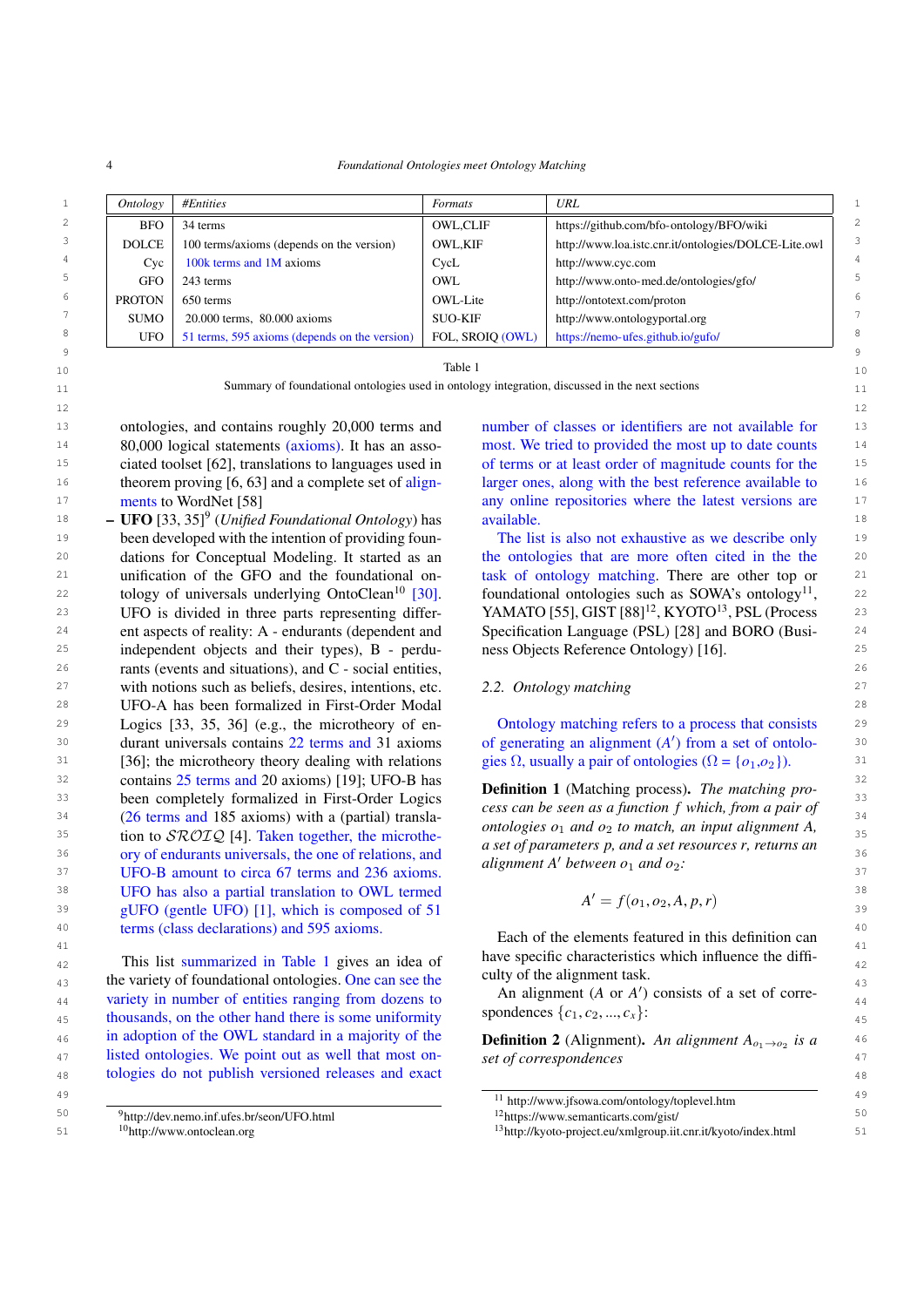46 46

4 11 Correspondence expresses a relation r ecurem and relation of the correspondence of the correspondence of the correspondence of the correspondence of the correspondence of the correspondence of the correspondence of th ontology entities of  $o_1$  and  $o_2$ . Here, the ontology en-<br>5 tities are *members* of the correspondence:

7 7 Definition 3 (Correspondence). *A correspondence c<sup>i</sup>* 8 *is a tuple (e<sub>1</sub>, e<sub>2</sub>, r). e<sub>1</sub>* and *e<sub>2</sub>* are the members of the Rejected Paper (eq. 1) 9 9 *correspondence. They can be simple or complex ex-*

- $\frac{12}{12}$   $\qquad$   $\qquad$  *if the correspondence is simple, both*  $e_1$  and  $e_2$ *are simple expressions.*
- 15 15 *e*<sup>1</sup> *or e*<sup>2</sup> *is a complex expression, involving union,* 16 16 *intersection, disjunction, cardinality restrictions, etc.*
- $18$   $-$  *r* is a relation, e.g., equivalence ( $\equiv$ ), more general  $\left(\begin{array}{cc} 1 & 1 \\ 1 & 1 \end{array}\right)$  $\frac{19}{19}$  ( $\equiv$ ), more specific ( $\equiv$ ), disjointedness ( $\perp$ ) hold- $20$  and  $20$  and  $20$  and  $20$  and  $20$  and  $20$  and  $20$  and  $20$  and  $20$  and  $20$  and  $20$  and  $20$ *ing between*  $e_1$  *and*  $e_2$ *.*

21 21 The correspondence <sup>h</sup>*e*<sup>1</sup>, *<sup>e</sup>*<sup>2</sup>,*r*<sup>i</sup> asserts that the rela- $2^{22}$  tion *r* holds between the ontology entities  $e_1$  and  $e_2$ . <sup>23</sup> One have to distinguish between more and less rigor-<br><sup>23</sup> <sup>24</sup> ous interpretations of relations. The equivalence rela-<br><sup>24</sup> OUS interpretations of relations. The equivalence rela-<sup>25</sup> tion, for example, can be interpreted as logical equiv-<br>  $\left( \left( \begin{array}{cc} \nearrow \end{array} \right) \left( \begin{array}{cc} \nearrow \end{array} \right) \right)$ <sup>26</sup> alence or more informally as a high level of similarity. <sup>27</sup> Back to the example in the introduction, consider the  $\frac{27}{5}$ <sup>28</sup> fragment of the ontologies *ekaw*<sup>[14](#page-4-0)</sup> and *cmt*<sup>[15](#page-4-1)</sup> in Fig-<sup>29</sup> ures [1](#page-4-2) and [2,](#page-4-3) respectively. The format used to rep-<br><sup>29</sup> hasDecision Document  $\frac{30}{\text{Percent}}$  resent the ontologies is described in [\[83\]](#page-16-3). The fol- $31$  lowing correspondences can been established between  $31$ these two ontologies: (*ekaw:Paper,cmt:Paper*,≡) is  $\left(\left(\bigwedge_{i=1}^{\infty} \left(\left(\bigwedge_{i=1}^{n} \right)\right)\right)^{3/2}\right)$ <sup>33</sup> a simple correspondence; (ii) (*ekaw:AcceptedPaper*,  $\exists$ <sup>34</sup>  $\exists$ *cmt:hasDecision.cmt:Acceptance*,≡) is a complex  $\left( \begin{array}{cc} \sqrt{2} & \sqrt{2} \\ \sqrt{2} & \sqrt{2} \end{array} \right)$ 35 correspondence with constructors.

 $\frac{37}{2}$  Alignment API<sup>[16](#page-4-4)</sup> [\[14\]](#page-14-19) is the format *de facto* used in  $\left[\begin{array}{c|c} \end{array}\right]$   $\left[\begin{array}{c|c} \end{array}\right]$   $\left[\begin{array}{c|c} \end{array}\right]$  $\frac{38}{28}$  the Ontology Alignment Evaluation Initiative (OAEI)  $\sqrt{$  Person  $\sqrt{}$  $\frac{39}{2}$  campaigns for representing simple alignments, corre-40 spondences can also be represented as OWL 2 sub-<br>
accepted B <sup>41</sup> class, equivalence, and disjointedness axioms (with 42<br>
confidence values represented as axiom annotations). Alternatively, the EDOAL<sup>[17](#page-4-5)</sup> language (Expressive and and alternatively, the EDOAL<sup>17</sup> language (Expressive and and alternatively, the EDOAL<sup>17</sup> language (Expressive and and alternatively, the EDOAL<sup>17</sup> language (Expressiv <sup>44</sup><br>Declarative Ontology Alignment Language) extends Fig. 2 Fragment of cmt ontology 45 45 Fig. 2. Fragment of *cmt* ontology.

<span id="page-4-1"></span><span id="page-4-0"></span><sup>14</sup>[http://oaei.ontologymatching.org/2019/conference/data/ekaw.](http://oaei.ontologymatching.org/2019/conference/data/ekaw.owl) [owl](http://oaei.ontologymatching.org/2019/conference/data/ekaw.owl)

48 UWI<br><sup>48</sup> <sup>15</sup>[http://oaei.ontologymatching.org/2019/conference/data/cmt.](http://oaei.ontologymatching.org/2019/conference/data/cmt.owl) **15** The following we discuss the use of foundational <sup>49</sup> <sup>the</sup> interviolent of our discuss the use of foundational <sup>49</sup> [owl](http://oaei.ontologymatching.org/2019/conference/data/cmt.owl)

- <span id="page-4-4"></span><sup>16</sup><http://alignapi.gforge.inria.fr/format.html>
- <span id="page-4-5"></span><sup>17</sup><http://alignapi.gforge.inria.fr/edoal.html>



<span id="page-4-3"></span><span id="page-4-2"></span>



<sup>47</sup><sup>14</sup>http://oaei.ontologymatching.org/2019/conference/data/ekaw. the alignment format in order to represent complex <sup>47</sup> correspondences.

50 <sup>16</sup>http://alignapi.gforge.inria.fr/format.html **business** ontologies in different matching tasks: (i) matching of 50 51 <sup>17</sup>http://alignapi.gforge.inria.fr/edoal.html **51** foundational ontologies; (ii) matching of foundational 51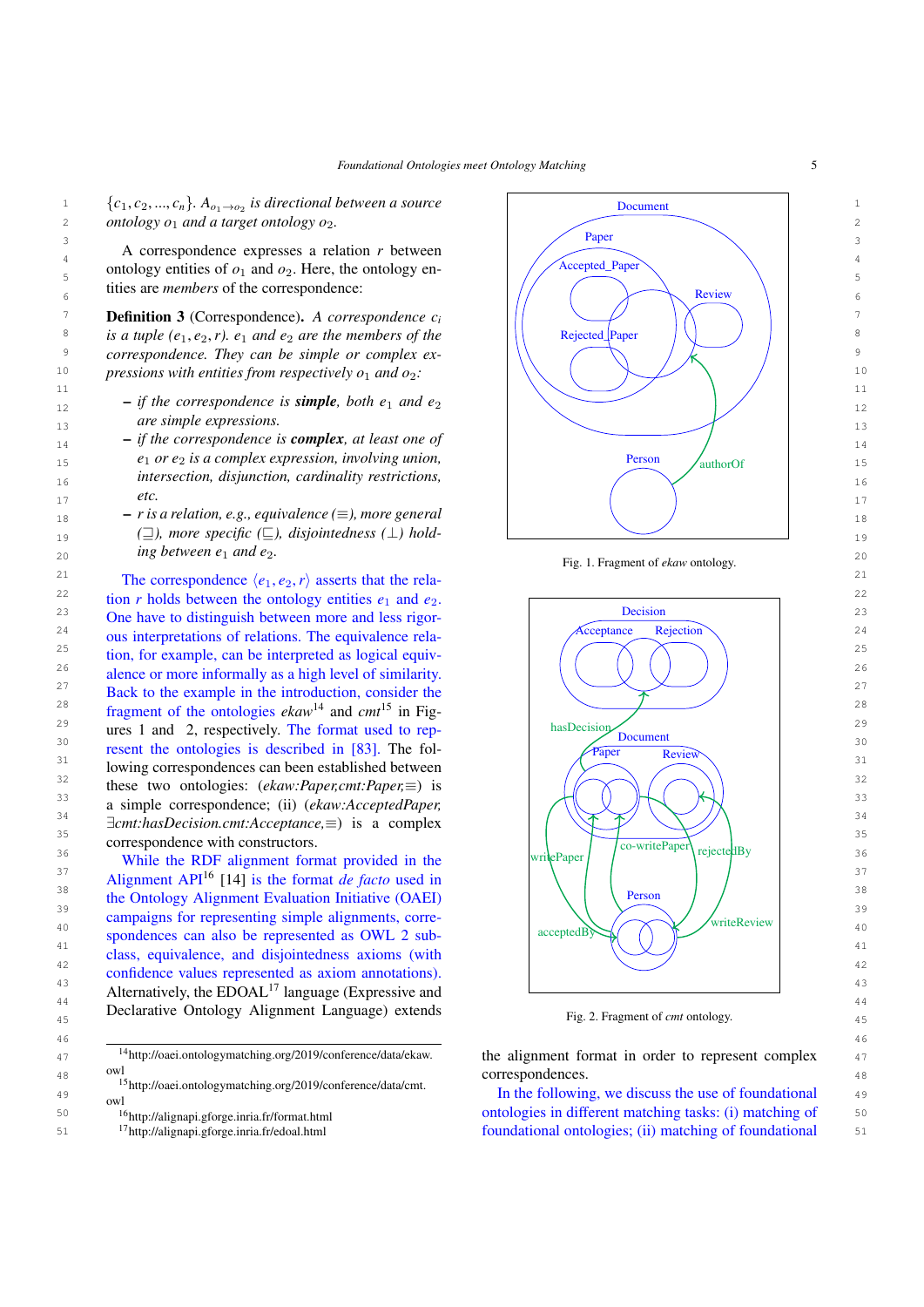1 1 ontologies to lexicons; (iii) matching domain ontolomatching foundational ontologies to domain ontologies.

### <span id="page-5-0"></span>3. Matching foundational ontologies

<sup>9</sup> As stated in [43], while the purpose of a founda- ontologies, which would also require identification of <sup>9</sup> 10 10 subsumption relations [\[70\]](#page-15-19). Current tools fail on cor-<sup>11</sup> ontologies, the development of different foundational rectly capturing the semantics behind the ontological <sup>11</sup> <sup>12</sup> ontologies re-introduces the interoperability problem. concepts, which requires deeper contextualization of <sup>12</sup> 13 As briefly discussed in the previous section, these the concepts on the basis of their hierarchy and ax-<sup>14</sup> ontologies have been developed directed at different ioms. Addressing the identification of subsumption re-<sup>15</sup> classes of applications, as well as relying on different lations, the approach in [40] relies on extracting hy-As stated in [\[43\]](#page-15-16), while the purpose of a foundational ontology is to address interoperability among theoretical assumptions.

<sup>17</sup> Early work addressed this problem [\[27,](#page-14-6) [79,](#page-16-4) [85\]](#page-16-5) from lishing such kind of correspondences. Results on ex-<sup>18</sup> different perspectives on the alignments. While [\[27\]](#page-14-6) ploiting lexico-syntactic patterns and definitions lay-<sup>19</sup> compared specific treatments of fundamental issues (as  $\frac{19}{100}$  COLCE and SUMO were evaluated on a manu-20 20 significant discrepancies related to universals and par-21 21 ticulars, qualities, constitution and spatio-temporality) 22 and how similar notions apply differently in BFO and tion of mereotopology (a theory of physical parts) of <sup>22</sup> 23 DOLCE, [\[79\]](#page-16-4) compared the primitive relations (depen-<br>
SUMO and DOLCE has been studied in [56] relating 23  $^{24}$  dence, quality, and constitution) between these ontolo-<br>their axiomatizations via ontology alignments. This  $^{24}$ 25 gies. In [\[85\]](#page-16-5), the alignment between BFO and DOLCE included corrections and additions of axioms to the 25 26 was established in order to conciliate their respective analyzed theories which eliminate unintended models 26 27 realistic and cognitive points of view and to integrate and characterize missing ones Finding alignments be-<sup>28</sup> 28 medical data. While 100% of BFO categories were 28 tween DOLCE and SUMO was also addressed in [59] <sup>29</sup> aligned to DOLCE, 81% of DOLCE categories were where the SmartDOLCE and SmartSUMO optologies <sup>29</sup> aligned to BFO.

31 More recently, [\[89\]](#page-16-6) compares BORO and UFO on-<br>SIMO The alignment of the just the taxonomic state. 32 32 tologies according to the their metaphysical choices that define their structure and composition. Instead of  $\frac{1}{2}$  in the layer layer layer and the non-trivial task of align  $\frac{33}{2}$ <sup>34</sup> comparing terms in both ontologies, the authors com-<br><sup>34</sup> in the remaining concents to appropriate DOI CE cat  $\frac{35}{200}$  pare how the two approaches address issues such as  $\frac{35}{200}$  and  $\frac{35}{200}$ 36 36 *identity* and *dynamic classification*, the treatment of 37 37 *relationships* (i.e., instances of *relational properties*), 38 38 as well as the relation between *existence* and *time* in  $\frac{39}{2}$  the two approaches. The radical difference between  $\frac{17}{2}$ ,  $\frac{1}{2}$  and  $\frac{1}{2}$  and  $\frac{1}{2}$  and  $\frac{1}{2}$  and  $\frac{1}{2}$  and  $\frac{1}{2}$  and  $\frac{1}{2}$  and  $\frac{1}{2}$  and  $\frac{1}{2}$  and  $\frac{1}{2}$  and  $\frac{1}{2$ 40 these two ontologies, hence, reflect deeper differences  $\frac{1000 \text{ N}}{1000 \text{ N}} \times 1000 \text{ N} \times 1000 \text{ N} \times 1000 \text{ N} \times 1000 \text{ N} \times 1000 \text{ N} \times 1000 \text{ N} \times 1000 \text{ N} \times 1000 \text{ N} \times 1000 \text{ N} \times 1000 \text{ N} \times 1000 \text{ N} \times 1000 \$ 41 in ways of conceiving reality.

43 gies. In [\[43\]](#page-15-16), alignments between BFO, DOLCE and which we all provided to the BI OCUMENT DIO unclined as this 44 GFO have been established with automatic matching and any processes in limited to plan for the dental in set of the set of the set of the set of the set of the set of the set of the set of the set of the set of the set  $\frac{45}{45}$  tools and manually, with substantially fewer align-<br> $\frac{45}{45}$  to substantially the substantial to the substantial to the substantial to the substantial of the substantial of the substantial of the substantia <sup>46</sup> ments found by the matching tools. The alignments the impact of the changes. The state of the changes of the state of the changes of the changes of the changes of the changes of the changes of the changes of the chang 47 in the context of the whole ontology revealed a con-<br>47 48 siderable amount of logical inconsistencies. This work the consistencies of the specific consistencies of the specific consistencies of the specific set of the specific set of the specific set of the specific set of the 49 49 has been extended in [\[74\]](#page-15-17) in two ways: considering 50 50 matching systems participating in OAEI 2018, and a 51 new pair of aligned foundational ontologies (SUMO <sup>18</sup>http://ontobull.hegroup.org/bfoconvert (viewed on 25/03/2019) 51

2 gies with the help of foundational ontologies; and (iv) as a reference alignment to automatically evaluate 2 3 matching foundational ontologies to domain ontolo-<br>the matchers. Examples of reference correspondences 4 4 include: (*bfo:Occurrent,dolce-lite:perdurant,*≡) and 5 5 (*dolce-lite:artifact,sumo:Device,*w). and DOLCE). The alignments in [\[43\]](#page-15-16) and [\[59\]](#page-15-18) served as a reference alignment to automatically evaluate

6 6 Overall, the results found are in line with what has **3. Matching foundational ontologies** been reported when evaluating the behaviour of match-8 8 ers in the task of matching domain and foundational <sup>16</sup> theoretical assumptions. The pernym relations from ontology annotations for estabrectly capturing the semantics behind the ontological concepts, which requires deeper contextualization of the concepts on the basis of their hierarchy and axioms. Addressing the identification of subsumption relations, the approach in [\[40\]](#page-14-20) relies on extracting hylishing such kind of correspondences. Results on exploiting lexico-syntactic patterns and definitions layout on DOLCE and SUMO were evaluated on a manually generated subsumption reference.

<sup>30</sup> aligned to BFO.<br> **have been developed on the basis of DOLCE** and <sup>30</sup> From another perspective, the core characterization of mereotopology (a theory of physical parts) of SUMO and DOLCE has been studied in [\[56\]](#page-15-20), relating their axiomatizations via ontology alignments. This included corrections and additions of axioms to the analyzed theories which eliminate unintended models and characterize missing ones. Finding alignments between DOLCE and SUMO was also addressed in [\[59\]](#page-15-18), where the SmartDOLCE and SmartSUMO ontologies SUMO. The alignment of the just the taxonomic statements from SUMO to DOLCE involved extracting the upper-level of SUMO and the non-trivial task of aligning the remaining concepts to appropriate DOLCE categories.

42 Other studies addressed other foundational ontolo-<br>42<br>and a second to the DEOC was to all a special and the base of the second to the product of the special and the special and the special and the special and the specia Aligning foundational ontologies reveals also the problem of matching their different versions. In [\[77\]](#page-15-21), a method for tracking, explaining and measuring changes between successive versions of BFO1.0, BFO1.1, and BFO2.0 was applied. The aim was to provide a more comprehensive analysis of the changes with respect to the BFOConvert tool<sup>[18](#page-5-1)</sup> which provides an alignment between previous BFO versions, as this resource is limited to allow for a full understanding of the impact of the changes.

> Formalizeations [\[10\]](#page-14-21) within the Common Logic Ontology Repository (COLORE), were used in the specification of alignments between upper ontologies in

<span id="page-5-1"></span><sup>18</sup><http://ontobull.hegroup.org/bfoconvert> (viewed on 25/03/2019)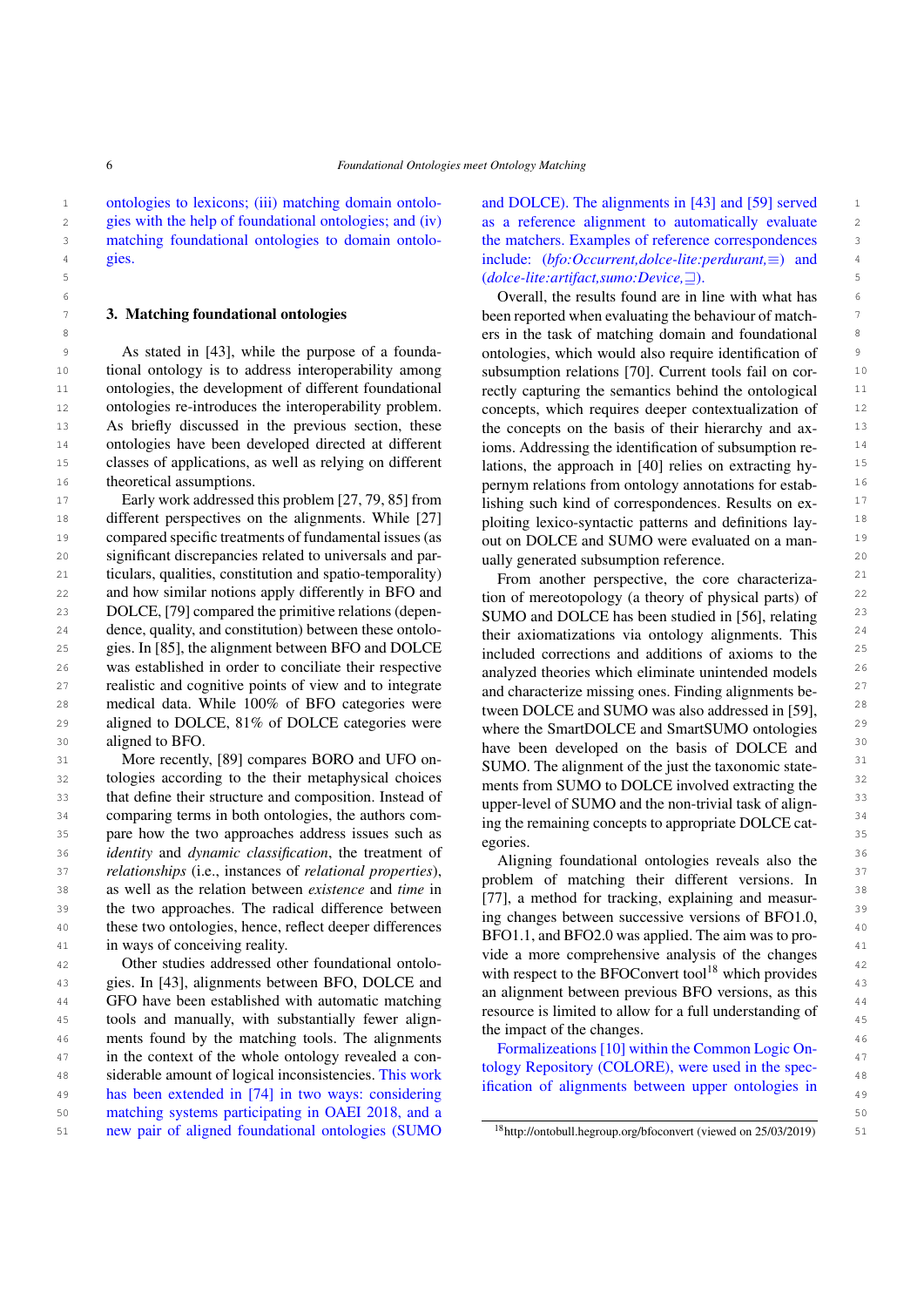*Foundational Ontologies meet Ontology Matching* 7

<span id="page-6-0"></span>

|                | <b>Matching foundational ontologies</b> |                            |                                  |                      |             |
|----------------|-----------------------------------------|----------------------------|----------------------------------|----------------------|-------------|
| $\mathfrak{D}$ | Work                                    | <i><b>Ontologies</b></i>   | Approach                         | Available alignment  | 2.          |
| 3              | $[27]$                                  | BFO 1.0, DOLCE             | Manual comparison                |                      | 3           |
| 4              | [79]                                    | BFO 1.0, DOLCE             | Manual comparison                |                      | 4           |
| 5              | [85]                                    | BFO 1.0, DOLCE             | Manual alignment                 | Set of triples       | 5.          |
| 6              | $[43]$                                  | BFO 1.1, DOLCE-Lite, GFO   | Manual, matching tools           | List at Romulus*     | 6           |
|                | $[77]$                                  | BFO 1.0, BFO 1.1, BFO 2.0  | Semi-automatic (change-tracking) |                      | $7^{\circ}$ |
| 8              | [59]                                    | SUMO, DOLCE                | Manual alignment                 |                      | 8           |
| 9              | [56]                                    | SUMO, DOLCE-CORE           | Manual alignment                 | FOL alignments       | 9           |
| 10             | $[74]$                                  | BFO, GFO, DOLCE-Lite, SUMO | Matching tools                   | Alignment API format | 10          |
| 11             | [40]                                    | DOLCE-Lite, SUMO           | Hypernym relation extraction     | Alignment API format | 11          |
| 12             |                                         |                            | Table 2                          |                      | 12          |

13 13 Summary of matchings of foundational ontologies (∗http://www.thezfiles.co.za/ROMULUS/ontologyAlignment.html) 14 14

<sup>15</sup> [29]. These alignments serve for the verification of  $\cdot$  rithms if there aren't both detailed formalizations that  $\cdot$ <sup>15</sup> <sup>16</sup> foundational ontologies. Similarly, [\[11\]](#page-14-23) shows how to can be used to objectively determine a correct match  $16$ <sup>17</sup> apply techniques for ontology verification to link inter- and a large inventory so that matches are not to trivially  $17$ <sup>18</sup> 18 pretations among ontologies. 18 and 18 general terms like object or event. [\[29\]](#page-14-22). These alignments serve for the verification of pretations among ontologies.

a few of the resulting alignments made available.

<sup>26</sup> Several efforts in equipping lexical resources with methodology requirements, and the resulting upper <sup>26</sup>  $27$  foundational ontologies have been made in order to level nouns were then mapped to DOLCE classes rep-28 associate a formal semantics to their lexical layer. As resenting their highest level categories. This alignment <sup>28</sup> <sup>29</sup> stated in [\[22,](#page-14-24) [23\]](#page-14-7), while WordNet has been used in nu-<br>is concentrated on the noun database, since most par-<sup>30</sup> merous work as an ontology, where the hyponym rela-<br><sup>30</sup> ticulars in DOLCE describe categories whose mem-<sup>31</sup> tions between word senses are interpreted as subsump-<br>bers are denoted by nouns. The result is the OntoWord-<br><sup>31</sup> <sup>32</sup> tions relation between concepts, it is only serviceable Net resource expressing alignments between WordNet <sup>32</sup> 33 as an ontology if some of its links are interpreted ac-<br>1.6 version and DOLCE Lite Plus. An extension is pre-<br>33 <sup>34</sup> cording to a formal semantics that tell us something sented in [24] in order to extract association relations <sup>34</sup> about the world and not just about language.

36 36 For example, WordNet has the sense of "chair" as 37 a hyponym of "seat" but only an English gloss meant Later, this alignment has been updated [25] with a <sup>37</sup> 38 38 for humans to read for each, and no logical semantics 39 that defines the hyponym link, with the result that hy-<br>39 that defines the hyponym link, with the result that hy-<br>39 sions of DOLCE and WordNet, WordNet 3.0 and 40 ponyms are often incorrectly treated by users as being (DOLCE UltraLitePlus), which is a simplified version 40 41 41 logically transitive. An ontology would, at a minimum, 42 42 define the axiom of transitivity, and state that it holds 43 43 on the hyponym relation. Most ontologies have little <sup>44</sup> more than class/subclass relations however. One might While these works focused mostly on WordNet <sup>44</sup> 45 also want to state that a chair is a artifact made by hu- noun synsets, [\[82\]](#page-16-7) extended the previous alignments 45 46 mans with the intent for use in supporting a seated hu-<br>by aligning verbs according to their links to nouns de-<br>46 <sup>47</sup> mans. Some upper ontologies have axioms that define noting perdurants, transferring to the verb the DOLCE <sup>47</sup> 48 their terms, and some large taxonomies have terms for class assigned to the noun that best represents that 48 49 specific things like chairs, but very few have axioma- verb's occurrence. They argue that many NLP applica-50 tized large number of detailed objects, processes and tions need to deal with events, actions, states, and other 50 51 relationships. This poses a problem for matching algo-<br>temporal entities that are usually represented by verbs. 51 also want to state that a chair is a artifact made by hutheir terms, and some large taxonomies have terms for specific things like chairs, but very few have axiomarelationships. This poses a problem for matching algo-

can be used to objectively determine a correct match and a large inventory so that matches are not to trivially

<sup>19</sup> Table [2](#page-6-0) summarizes work on matching of founda-<br>
A number of researchers have investigated different  $^{20}$  tional ontologies. They are mostly manual efforts, with ontological problems in treating WordNet as an ontol- $21$  a few of the resulting alignments made available. ogy (e.g., confusion between concepts and individuals,  $21$ 22 22 constraints violations, heterogeneous levels of gener-<sup>23</sup> ality, etc.) [\[22\]](#page-14-24) and provided the WordNet taxonomy<sup>23</sup> 24 **4. Matching foundational ontologies to lexicons** with more rigorous semantics. First the WordNet tax- $25$  conomy was reorganized to meet the OntoClean  $[30]$ <sup>25</sup> <sup>35</sup> about the world and not just about language. from WordNet, and to interpret those associations in <sup>35</sup> A number of researchers have investigated different ontological problems in treating WordNet as an ontolwith more rigorous semantics. First the WordNet taxmethodology requirements, and the resulting upper level nouns were then mapped to DOLCE classes representing their highest level categories. This alignment is concentrated on the noun database, since most particulars in DOLCE describe categories whose members are denoted by nouns. The result is the OntoWord-Net resource expressing alignments between WordNet 1.6 version and DOLCE Lite Plus. An extension is presented in [\[24\]](#page-14-25) in order to extract association relations terms of a set of conceptual relations in DOLCE.

> Later, this alignment has been updated [\[25\]](#page-14-26) with a revision of the manual alignments and different versions of DOLCE and WordNet, WordNet 3.0 and (DOLCE UltraLitePlus), which is a simplified version of DOLCE Lite Plus, intended to make classes and properties names more intuitive and express axiomatizations in a simpler way, among other features.

While these works focused mostly on WordNet by aligning verbs according to their links to nouns denoting perdurants, transferring to the verb the DOLCE tions need to deal with events, actions, states, and other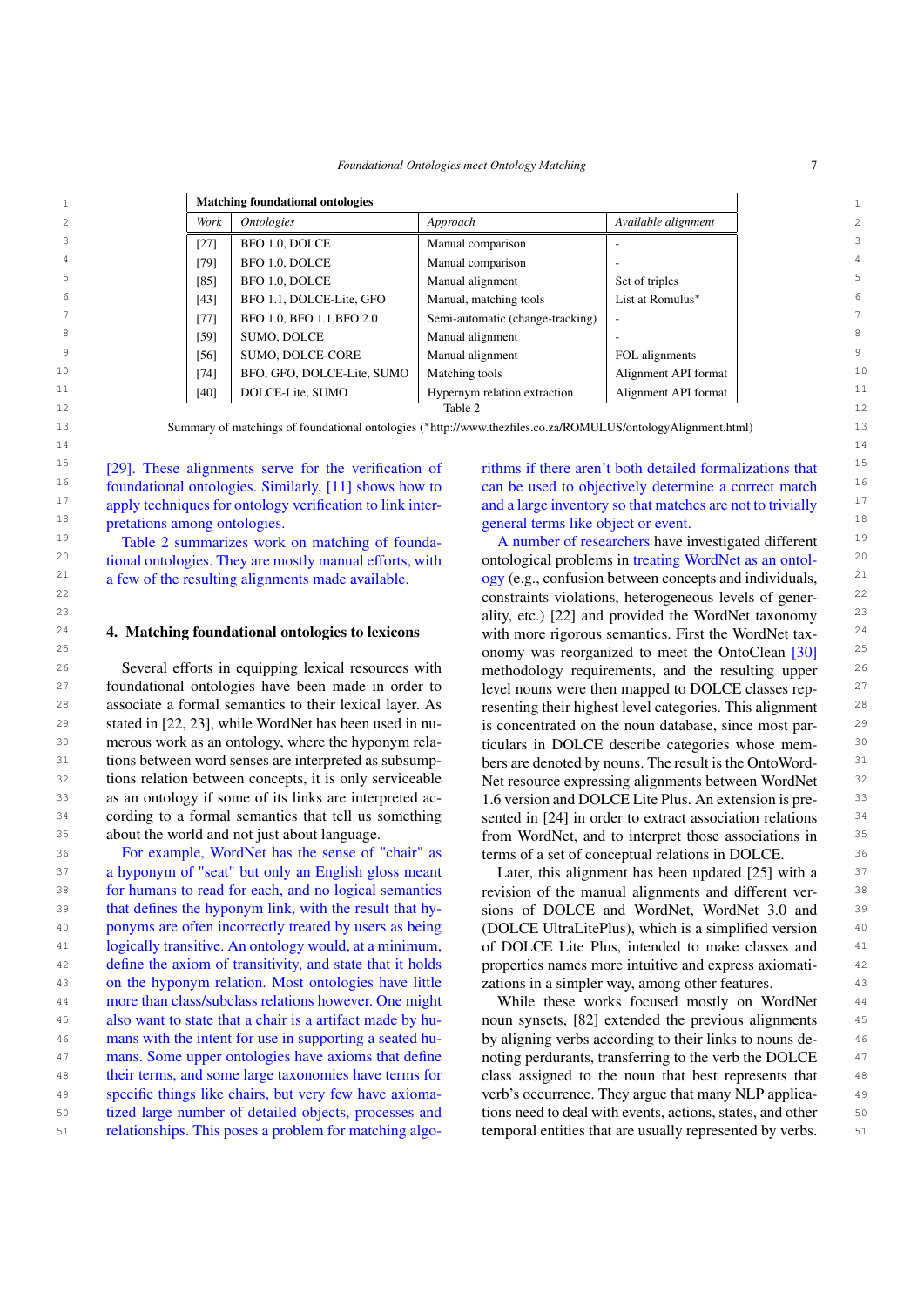8 *Foundational Ontologies meet Ontology Matching*

|               | Matching foundational ontologies to lexicons |                                           |                                          |                          |  |  |
|---------------|----------------------------------------------|-------------------------------------------|------------------------------------------|--------------------------|--|--|
| 2             | Work                                         | <i><b>Ontologies</b></i>                  | Approach                                 | Available alignment      |  |  |
| 3             | [24?]                                        | DOLCE-LitePlus,DOLCE-UltraLite/WordNet1.6 | Semi-automatic (NLP, disamb., A-links)   | OWL version*             |  |  |
| 4             | [25]                                         | DOLCEPlusDnS Ultra Lite/WordNet3.0        | Semi-automatically (transitive closure)  | <b>RDF</b> dataset       |  |  |
| 5             | [82]                                         | DOLCE-LitePlus/WordNet3.0 (verbs)         | Semi-automatic (annotation tool, links)  | ۰.                       |  |  |
| 6             | [78]                                         | BFO2.0/WordNet3.0                         | Semi-automatic (matching rules)          |                          |  |  |
|               | [67]                                         | Cyc/WordNet1.6                            | Semi-automatic (interactive tool, rules) | $\overline{\phantom{a}}$ |  |  |
|               | [58]                                         | SUMO/WordNet1.6/3.0                       | Manual                                   | <b>Textual format</b>    |  |  |
|               | $[17]$                                       | SUMO, YAGO, WordNet, Wikipedia            | Semi-automatic                           | SUMO axioms              |  |  |
|               | $[45]$                                       | UF0/WordNet3.0                            | Automatic (SemanticMapper)               |                          |  |  |
| 9<br>10<br>11 |                                              |                                           | Table 3                                  |                          |  |  |

12 12 Summary of matching with lexicons (∗http://www.ontologydesignpatterns.org/ont/wn/)

<sup>14</sup> The alignment of WordNet to other foundational Table 3 summarizes the works presented in this sec-<sup>14</sup>  $15$  ontologies has been also addressed. In [\[78\]](#page-16-8), a semi-<br>tion. There are some available alignments, approaches  $15$ <sup>16</sup> automatic method for aligning WordNet 3.0 and BFO2.0 are mostly semi-automatic, with one case of manual<sup>16</sup> <sup>17</sup> is described. It adopts previous alignments between alignment and one case of automatic alignment. Word-<sup>18</sup> WordNet and the KYOTO ontology, whose top layer is Net is the lexical resource that is considered in all work<sup>18</sup> <sup>19</sup> based on DOLCE. The method involves manually cre-<br>listed and two different versions are involved in the 20  $\frac{20}{\sqrt{2}}$  20 ating a set of alignments between the ontologies and alignments (1.6 and 3.0).  $22$  implementing a set of matching rules. automatic method for aligning WordNet 3.0 and BFO2.0 is described. It adopts previous alignments between WordNet and the KYOTO ontology, whose top layer is based on DOLCE. The method involves manually cre-

 $\ln$  [\[67\]](#page-15-22), the authors report the matching and integra-<br>23  $_{24}$  tion of several background resources and ontologies of **5. Matching domain via foundational ontologies** 25 varying complexity to the Cyc knowledge base. These  $25$  $_{26}$  resources and ontologies included large pharmaceuti-<br>Foundational ontologies provide a reference for  $_{26}$  $_{27}$  cal and medical thesauri and large portions of Word-<br> $_{27}$  rigorous comparisons of different ontological ap-28 Net. For this task, ontologists have been trained with proaches, and a framework for analysing, harmoniz- $_{29}$  domain experts and interactive clarification dialog-  $_{10}$  mg, matching and integrating existing domain ontolo-30 based tools were developed to enable experts to di-<br>30 **50** 30 and 50 and 50 and 50 and 50 and 50 and 50 and 50 and 50 and 50 and 50 and 50 and 50 and 50 and 50 and 50 and 50 and 50 and 50 and 50 and 50 and 50 and 50 an  $31$  rectly match/integrate their ontologies. In [\[58\]](#page-15-14), SUMO ular, they act as semantic bridges to help the task. 32 was originally mapped manually to WordNet 1.6 and For instance, reducing the matching space to the en- $\mu$ <sub>33</sub> then manually updated to 3.0<sup>[19](#page-7-0)</sup>. It is the only man-<br> $\mu$  thes under a same category e.g., avoiding matching  $34$  ual alignment of an ontology to every word sense in  $400C$ . *Endinging to abice: perdurants*.  $\frac{35}{25}$  WordNet. WordNet.

base [\[17\]](#page-14-27).

Finally, in [\[45\]](#page-15-23), WordNet has been extended by applying the notion of *semantic types* in order to establish matching rules between the noun synsets of WordNet and the top-level constructs of the UFO ontology. The proposed rules were validated through an experiment with approximately 5,200 sample correspondences and average accuracy of 93%.

[WordNetMappings](https://github.com/ontologyportal/sumo/tree/master/WordNetMappings)

<sup>20</sup>http://yago.r2.enst.fr

Table [3](#page-7-2) summarizes the works presented in this section. There are some available alignments, approaches alignments (1.6 and 3.0).

# <span id="page-7-3"></span>5. Matching domain via foundational ontologies

Foundational ontologies provide a reference for rigorous comparisons of different ontological approaches, and a framework for analysing, harmonizing, matching and integrating existing domain ontologies [\[59\]](#page-15-18). In domain ontology matching, in particular, they act as semantic bridges to help the task. For instance, reducing the matching space to the entities under a same category e.g., avoiding matching *dolce:endurants* to *dolce:perdurants*.

36 **SUMO** and WordNet were used in a semi-automated buildings in domain ontology matering, lew works 36  $37$  process to match the millions of terms in the YAGO<sup>[20](#page-7-1)</sup> have addressed this atternative, possibility due to the <sup>38</sup> taxonomy and create a single large ontology and Fact-<br>and fact-distinct large large ontology and Fact-distinct large large large large large large large large large 39 39 and foundational ontologies. This gain has been quan- $\frac{10}{40}$   $\frac{100}{40}$   $\frac{100}{40}$   $\frac{100}{40}$   $\frac{100}{40}$   $\frac{100}{40}$   $\frac{100}{40}$   $\frac{100}{40}$   $\frac{100}{40}$   $\frac{100}{40}$   $\frac{100}{40}$   $\frac{100}{40}$   $\frac{100}{40}$   $\frac{100}{40}$   $\frac{100}{40}$   $\frac{100}{40}$   $\frac{100}{40}$  <sup>41</sup> the the state of semantic bridges are applied. The cir-<br><sup>41</sup> always the political semantic bridges are applied. The cir-42 42 cumstances of cases where foundational ontologies 43 43 improve domain ontology matching, with respect to <sup>44</sup> and the op-rever constructs of the oriental contours of the ex-<br>approaches ignoring them, were then studied. The ex-<br><sup>44</sup> 45 45 periments were conducted with SUMO-OWL (a re-<sup>46</sup> will approximately 3,200 sample correspondences and stricted version of SUMO), OpenCyc and DOLCE and <sup>46</sup> <sup>47</sup> average accuracy of 95%. 48 tologies impacts in F-measure positively. Additionally,  $\frac{48}{100}$ <sup>49</sup>  $\frac{19 \text{ litres}}{19 \text{ litres}}$   $\frac{19 \text{ litres}}{19 \text{time}}$   $\frac{19 \text{time}}{19 \text{time}}$   $\frac{19 \text{time}}{19 \text{time}}$   $\frac{19 \text{time}}{19 \text{time}}$   $\frac{19 \text{time}}{19 \text{time}}$   $\frac{19 \text{time}}{19 \text{time}}$   $\frac{19 \text{time}}{19 \text{time}}$   $\frac{19 \text{time}}{19 \text{time}}$   $\frac{19 \text{time}}{19 \text{time}}$   $\frac{19 \$ 50 50 (a conceptual modeling language based on UFO) are 51 <sup>20</sup>http://yago.r2.enst.fr **but applied to a set of alignments generated by matching** 51 ontologies in domain ontology matching, few works have addressed this alternative, possibility due to the still lack of systematic alignments between domain

<span id="page-7-2"></span>

<span id="page-7-1"></span><span id="page-7-0"></span><sup>19</sup>[https://github.com/ontologyportal/sumo/tree/master/](https://github.com/ontologyportal/sumo/tree/master/WordNetMappings)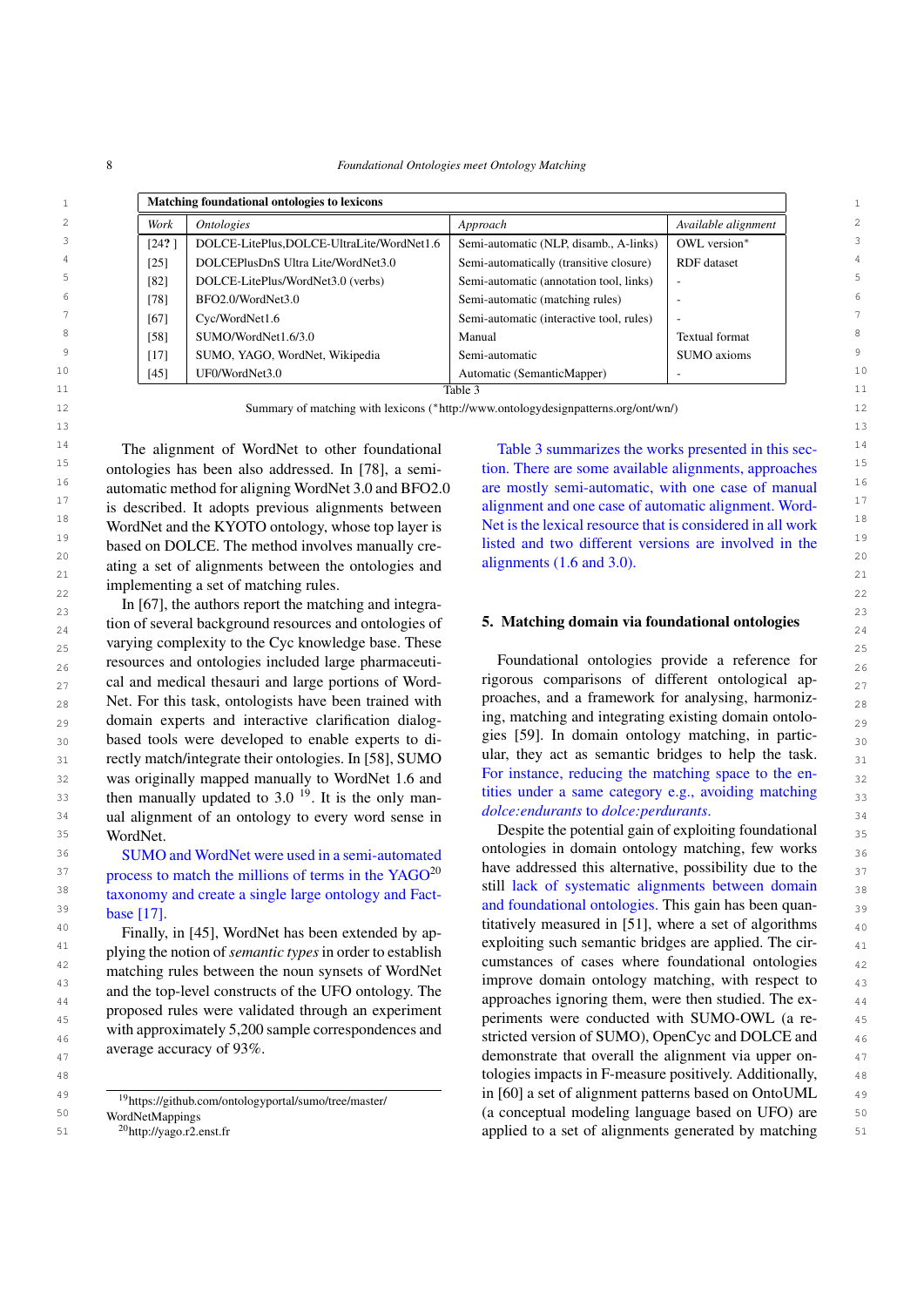*Foundational Ontologies meet Ontology Matching* 9

<span id="page-8-1"></span>

|      | Matching domain ontologies via foundational ontologies |                                 |                     |  |  |
|------|--------------------------------------------------------|---------------------------------|---------------------|--|--|
| Work | <i>Ontologies</i>                                      | Approach                        | Available alignment |  |  |
| [48] | <b>SUMO, Cyc/SENSUS</b>                                | Semi-automatic (LOM matcher)    |                     |  |  |
| [51] | SUMO-OWL, OpenCyc, DOLCE/17 ont. (agent, bibtex, etc). | Automatic (structural matching) |                     |  |  |
| [81] | BFO/GO. INOH Event                                     | Automatic (FOAM+OBOAEA)         |                     |  |  |
| [60] | UFO/Conference                                         | Manual pattern analysis         |                     |  |  |
|      | Table 4                                                |                                 |                     |  |  |

Table 4

8 8 Summary of matching via foundational ontologias 9 9

<sup>11</sup> common errors was presented. The manually done, with more automation in matching docommon errors was presented.

<sup>13</sup><br>WordNet synset matching (checking terms from the both approaches have been performed.<sup>13</sup> 14 14 ontologies to be matched sharing common synsets) <sup>15</sup> and *type matching*. This strategy employs SUMO to 6.1. Manual Alignment 16 determine the ontological category of each word con-<sup>17</sup> stituent for matching using the alignments from Word-<br>
<sup>17</sup> stituent for matching using the alignments from Word-<br>
<sup>17</sup> <sup>18</sup><br>Net synsets to SUMO. LOM takes the source terms alignment process. In [8], DOLCE was used to inte-Net synsets to SUMO. LOM takes the source terms alignment process. In [\[8\]](#page-13-6), DOLCE was used to inte-20 20 grate two geoscience knowledge representations, the  $_{21}$  map to, and then compares the SUMO term sets to GeoSciML schema and the SWEET ontology, in or-The semi-automatic LOM matcher [\[48\]](#page-15-25) combines and collects the set of SUMO terms that their synsets map to, and then compares the SUMO term sets to their counterpart for each term in the target ontology.

 $23$  From a manually established alignment between aim was to produce a unified ontology in which the  $23$ biomedical ontologies and BFO, in [81], a matching GeoSciML and SWEET representations are aligned to  $_{24}$ approach relies on filtering out correspondences at do-<br>DOLCE and to each other. In that perspective, DOLCE  $_{25}$  $_{26}$  main level that relate two different kinds of ontology works as a semantic bridge and this approach fits in the  $_{26}$ entities. The matching approach is based on a set of category of domain matching with foundational on- $_{28}$  similarity measures and the use of foundational ontol-<br> $_{28}$  tologies. The alignments have been manually estab- $_{29}$  ogy as a parameter for better understanding the con-<br>lished and representation incompatibility issues have  $_{30}$  ceptual nature of terms within the similarity calcula- been discussed so far. Similarly, in [\[66\]](#page-15-26), manual align- $_{31}$  tion step. Besides the reported improvement in the re-<br> $_{31}$  ments were established between the O&M (Observa- $_{32}$  sults obtained, the introduction of foundational ontolo-<br> $_{32}$  tions and Measurements) ontology and DOLCE, in or- $33$  gies in the alignment process increased the influence of der to restrict the interpretations of entities in the O&M  $33$  $_{34}$  semantic factors in this task, further expanding the uni-<br> $_{34}$  model and to make explicit the relations between their <sup>35</sup> verse of information to be explored during the align-categories. From a manually established alignment between biomedical ontologies and BFO, in [\[81\]](#page-16-9), a matching approach relies on filtering out correspondences at domain level that relate two different kinds of ontology entities. The matching approach is based on a set of similarity measures and the use of foundational ontology as a parameter for better understanding the conceptual nature of terms within the similarity calculation step. Besides the reported improvement in the results obtained, the introduction of foundational ontologies in the alignment process increased the influence of semantic factors in this task, further expanding the uniment.

 $_{37}$  Table 4 summarizes the use of foundational ontolo-<br>ontology describing services (OWL-S) in [\[52\]](#page-15-0), in or- $38$  gies as an aid to the of matching domain ontologies.  $\frac{38}{2}$  der to address its conceptual ambiguity, poor axiomati- $39$  Here the automatic approaches are adopted more fre-<br>zation, loose design and narrow scope. They have also  $_{40}$  quently. Alignments, however, were not found avail-<br>developed a core ontology of services to serve as mid-Table [4](#page-8-1) summarizes the use of foundational ontologies as an aid to the of matching domain ontologies. Here the automatic approaches are adopted more frequently. Alignments, however, were not found available.

#### <span id="page-8-0"></span>6. Matching domain to foundational ontologies

46 Methodologies for constructing ontologies should been aligned to the foundational ontology PRO- 46 <sup>47</sup> not neglect the use of foundational ontologies and may TON in order to provide a unified way to access to <sup>47</sup> 48 better address it in a *top-down* approach [\[2,](#page-13-2) [41\]](#page-14-0). As one the data. The alignments were created by knowl-49 49 example, existing methodologies including OntoUML 50 [20], allow for creating a domain or core ontology alence e.g., (*geonames:Country,proton:Country*,≡) 50 [\[20\]](#page-14-28), allow for creating a domain or core ontology compliant to UFO.

<sup>10</sup> systems. An analysis of the impact of patterns to avoid While matching foundational ontologies is mostly  $10$ <sup>12</sup> 12 The semi-automatic LOM matcher [48] combines main ontologies via foundational ones, in this section, While matching foundational ontologies is mostly both approaches have been performed.

# *6.1. Manual Alignment*

their counterpart for each term in the target ontology.  $\qquad$  der to facilitate cross-domain data integration. The Many approaches for mapping rely on a manual categories.

 $36$  ment. The same state of the second second both  $36$  DOLCE has been manually aligned to the domain <sup>41</sup> able. **able** able a state of the state of the delevel between the foundational and OWL-S, and <sup>41</sup> 42 42 can be reused to align other Web Service description 43 43 languages.

44 **6. Matching domain to foundational ontologies** In [\[12\]](#page-14-29), several schemata of FactForge, which 44 45 45 enables SPARQL queries over a LOD cloud, have 51 51 and subsumption relations (*Proton:Situation,*been aligned to the foundational ontology PRO-TON in order to provide a unified way to access to the data. The alignments were created by knowledge engineers through a manual process. Equiv-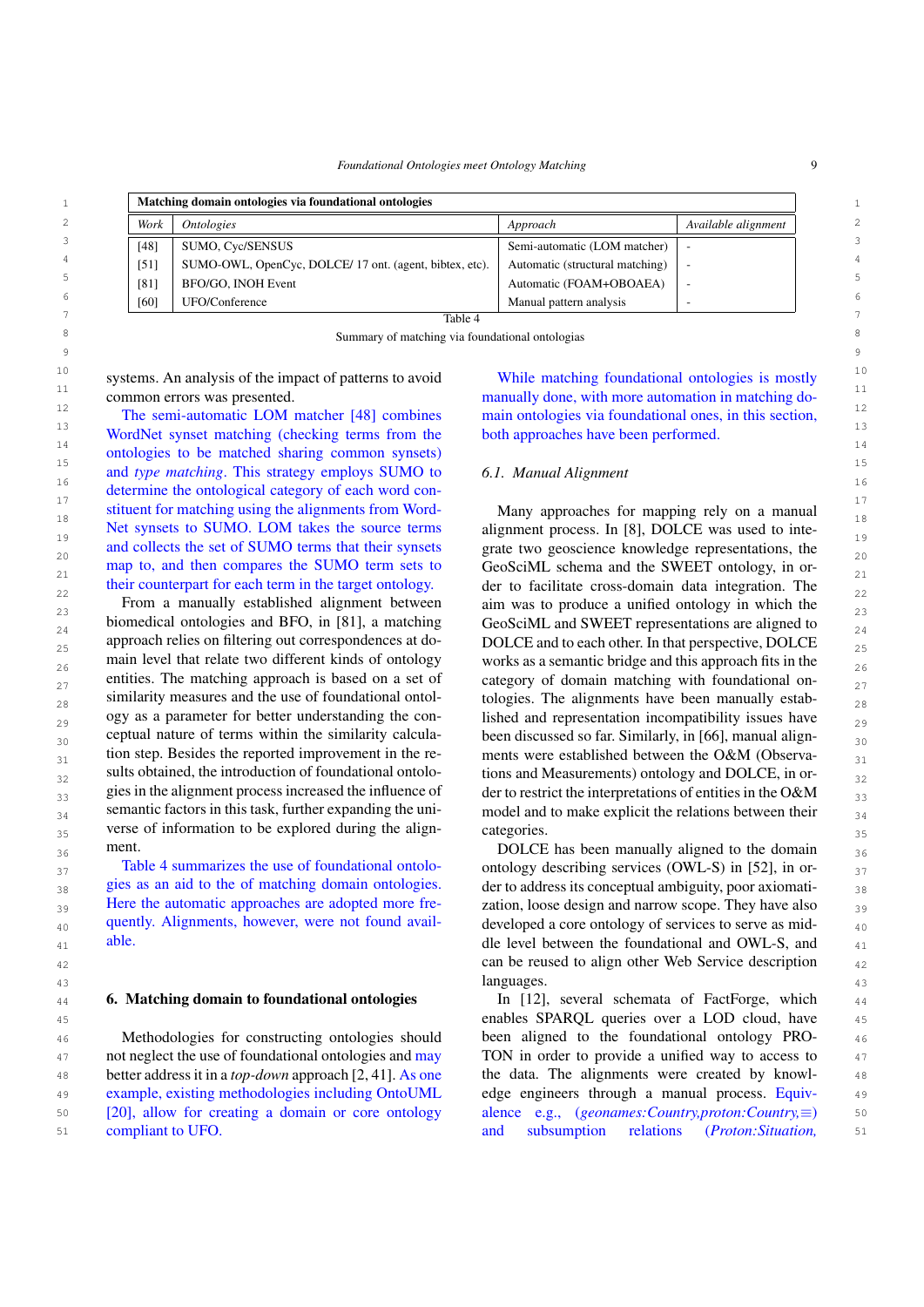<span id="page-9-1"></span>10 *Foundational Ontologies meet Ontology Matching*

|                   | Matching domain ontologies to foundational ontologies |                                 |                              |  |  |  |  |
|-------------------|-------------------------------------------------------|---------------------------------|------------------------------|--|--|--|--|
| Work              | <b>Ontologies</b>                                     | Approach                        | Available alignment          |  |  |  |  |
| $[52]$            | DOLCE/OWL-S                                           | Manual                          |                              |  |  |  |  |
| [8]               | DOLCE-LitePlus/GeoSciML2.0, SWEET1.1                  | Manual                          | UML-syntax                   |  |  |  |  |
| [49]              | DOLCE Ultralite/Mobile services ontology              | Automatic (lexical+reasoning)   |                              |  |  |  |  |
| $[71]$            | DOLCE-LitePlus/OAEI Conference                        | Automatic (indirect matching)   |                              |  |  |  |  |
| $[72]$            | DOLCE-LitePlus, DOLCE Ultralite, SUM0/Conf, SSN, CORA | Automatic (indirect+embeddings) | Alignment API format [14]    |  |  |  |  |
| $\lceil 3 \rceil$ | DOLCE-LitePlus/DBPedia                                | Automatic (machine learning)    |                              |  |  |  |  |
| $[12]$            | PROTON/DBPedia, Freebase, Geonames                    | Manual                          |                              |  |  |  |  |
| $[39]$            | PROTON/DBPedia, Freebase, Geonames                    | Automatic (BLOOMS+)             |                              |  |  |  |  |
| $[13]$            | PROTON, OpenCyc(UMBEL)/Freebase, Geonames             |                                 |                              |  |  |  |  |
| [81]              | BFO/GO, INOH Event                                    | Manual                          |                              |  |  |  |  |
| [73]              | <b>SUMO/OAEI</b> Conference                           | Manual (via WordNet)            |                              |  |  |  |  |
| [65]              | <b>SUMO/CORA Robotics</b>                             | Manual                          | http://purl.org/ieee1872-owl |  |  |  |  |

Table 5

16 16 Summary of matching with domain ontologies and cross-domain ontologies (∗https://github.com/danielasch/top-match).

<sup>18</sup> *DBpedia:OlympicResult*,  $\Box$ ) between DBPedia, Geon- In contrast, one can examine a SUMO definition<sup>18</sup> <sup>19</sup> ames and Freebase concepts and PROTON classes of a term such as sumo: FormalMeeting and see have been established. In other similar work, [\[13\]](#page-14-31) that it is necessarily a sumo: Meeting which is  $\frac{21}{21}$  includes an open-source extract of the OpenCyc not a sumo:SocialParty, that it must be temincludes an open-source extract of the OpenCyc knowledge base (UMBEL).

established between biomedical ontologies and BFO, straints that other events like a sumo: Resolution,  $\frac{25}{25}$  in [81]. In this line, [9] analysed the "compatibil-<br> $\frac{25}{25}$  which to be considered as such, may only occur at  $\frac{26}{\text{c}}$  ity" between an ontology of the biomedical domain a sumo:FormalMeeting. It provides information 27 ity" between an ontology of the biomedical domain a sumo: Formal Meeting. It provides information 27  $_{28}$  (UMLS) and the Cyc Ontology, by manually aligning something like the level of detail in a modern dictio-As stated in [§5,](#page-7-3) manual alignments have also been in [\[81\]](#page-16-9). In this line, [\[9\]](#page-14-32) analysed the "compatibil-UMLS to Cyc.

 $\frac{1}{30}$  In [\[73\]](#page-15-29), ontologies from the OAEI Conference track than human language, so that a machine can perform  $\frac{30}{30}$  $_{31}$  have been manually aligned to SUMO. As a complete computation (and consistency checking) with those  $_{31}$ manual alignment between SUMO and WordNet is definitions. The cases described above consist of onto- $33$  available, such alignments have been used as bridges to logical representation problems commonly present in  $_{34}$  facilitate the matching task. Four annotators have been lightweight ontologies, and hinder the reuse and relia- $35$  worked on the alignments. Table [6](#page-10-0) shows a fragment bility of the represented knowledge. In addition, they  $35$  $_{36}$  of the spreadsheet used for the annotators to align the highlight the importance of advancing in research that  $_{36}$ 

38 38 During the process of alignment, several difficulties tion to domain ontologies.  $39$  arose for interpreting the real meaning that the concept  $\ln$  [61], existing alignments between DBPedia on- $_{40}$  represents in the domain ontology. For instance, the tology and DOLCE-Zero<sup>21</sup> [21, 23], a subset of the <sub>41</sub> concepts cmt:Bid and cmt:Preference had no modules of the formal ontology, are used to idendescription clarifying theiruse, and no sub- or super-<br>  $\frac{H[y]}{x}$  inconsistent statements (systematic errors or anti-<br>  $\frac{42}{x}$ <sub>43</sub> concepts that could be used to clarify their meaning. Patterns) in DBPedia. DOLCE-Lero simplines some <sub>43</sub> <sup>44</sup> In addition, some concepts represented in the ontol- of the distinctions in DUL, which has been created <sup>44</sup> <sup>45</sup> ogy present other kind of problems such as doubts re-<br><sup>45</sup> to optimize the augument of wordinate used by the 46 garding ontology elements' adequacy, for example, the 11 paio method for automatic typing or wikipedia re-47 concept edas:ReviewRating, for which, accord-<br>47 concept edas:ReviewRating, for which, accord-<br>47 <sup>48</sup> ing to the discussion raised by the evaluators, a rating the errors following a similar pattern and naving a com-49 could be a relationship between a thing, an agent and the fluid fluid could be a relationship between a thing, an agent and 50 50 a rating value, rather than a class or individual as it 51 would appear. The same state of the state of the state of  $2^{1}$ <http://www.ontologydesignpatterns.org/ont/dul/d0.owl> 51 would appear.

22<br> **knowledge base (UMBEL).** porally preceded by a sumo:Planning which has 23 As stated in §5, manual alignments have also been the result of creating the meeting, as well as con-29  $\frac{29}{22}$  In [73], ontologies from the OAEI Conference track than human language, so that a machine can perform  $\frac{29}{22}$  $37$  domain concepts to the SUMO concepts. The uses foundational ontologies to give more formaliza-In contrast, one can examine a SUMO definition of a term such as sumo:FormalMeeting and see that it is necessarily a sumo: Meeting which is straints that other events like a sumo: Resolution, something like the level of detail in a modern dictionary, but with the definitions expressed in logic, rather computation (and consistency checking) with those definitions. The cases described above consist of ontological representation problems commonly present in lightweight ontologies, and hinder the reuse and reliability of the represented knowledge. In addition, they highlight the importance of advancing in research that uses foundational ontologies to give more formalization to domain ontologies.

> In [\[61\]](#page-15-31), existing alignments between DBPedia on-tology and DOLCE-Zero<sup>[21](#page-9-0)</sup> [\[21,](#page-14-33) [23\]](#page-14-7), a subset of the modules of the formal ontology, are used to identify inconsistent statements (systematic errors or antipatterns) in DBPedia. DOLCE-Zero simplifies some of the distinctions in DUL, which has been created to optimize the alignment of WordNet used by the Tipalo method for automatic typing of Wikipedia resources [\[25\]](#page-14-26). Systematic errors are sets of individual errors following a similar pattern and having a common root cause (e.g., a wrong correspondence). The

<span id="page-9-0"></span>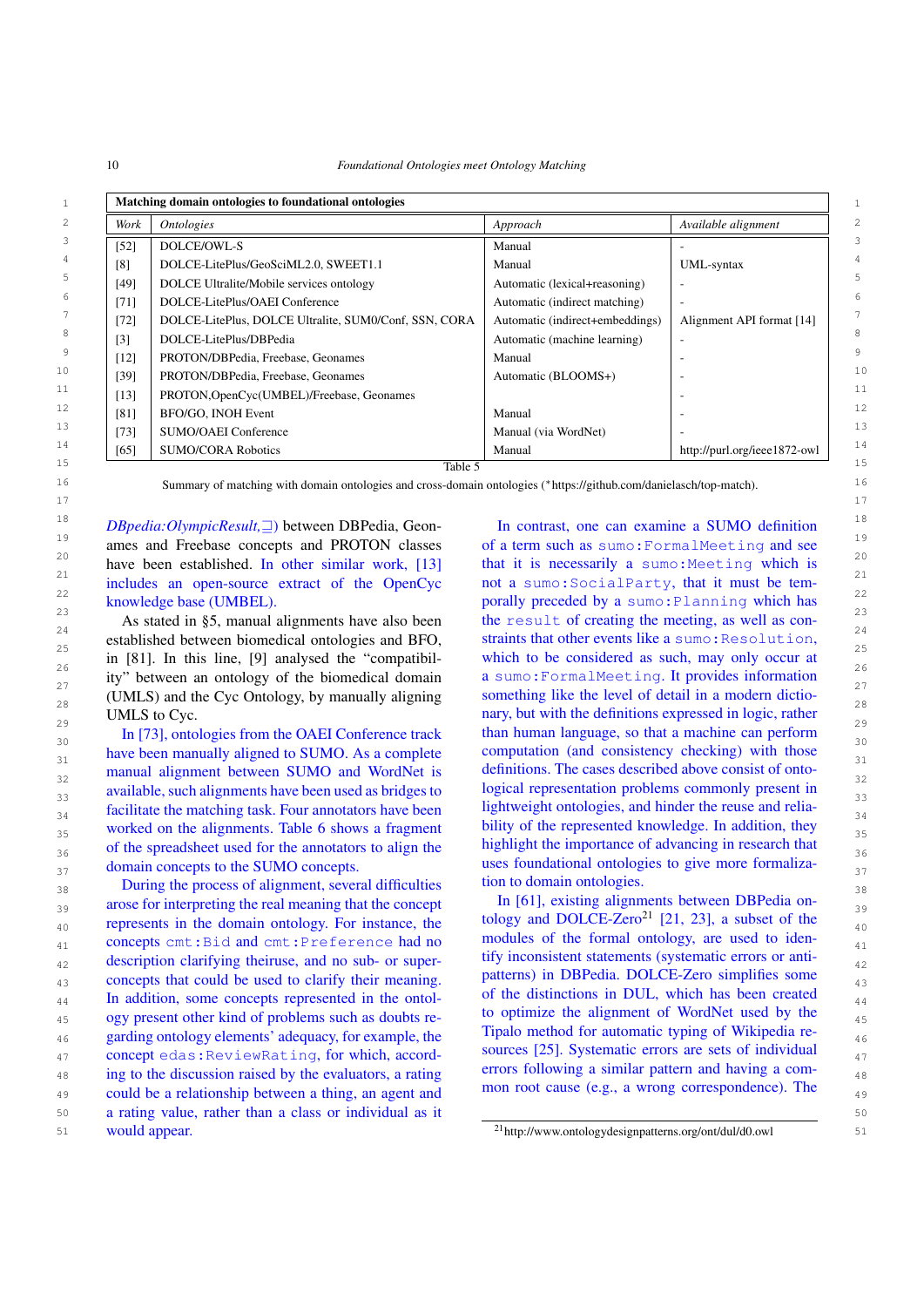*Foundational Ontologies meet Ontology Matching* 11

<span id="page-10-0"></span>

| Domain concept | WordNet synsets(S)                    | <b>SUMO</b> concept  |                |
|----------------|---------------------------------------|----------------------|----------------|
|                | S1: conference group discussion       | 1: Communication+    | $\overline{2}$ |
| cmt#Conference | S2: league conference                 | 2: SportsLeague+     | 3              |
|                | S3: conference                        | 3: FormalMeeting     | $\overline{4}$ |
|                | S1: decision determination conclusion | 1: Learning+         | 5              |
|                | S2: decision determination conclusion | $2: Deciding+$       | 6              |
| cmt#Decision   | S3: decisiveness decision             | 3: TraitAttribute+   | $\overline{7}$ |
|                | S4: decision                          | 4: ConstantQuantity+ | 8              |
|                | S5: decision                          | 5: ConstantOuantity+ | 9              |
|                | Table 6                               |                      | 10             |

11 11 Fragment of the spreadsheet for the manual alignment between *cmt* ontology in Figure [2](#page-4-3) and SUMO, via WordNet.  $12$ 

<sup>13</sup> alignment has been defined by a DOLCE-Zero de-<br>also extended including DOLCE and SUMO ontolo-<br><sup>13</sup> <sup>14</sup> signer. By using these alignments and by combining gies and their alignments to WordNet and three do-<sup>14</sup> <sup>15</sup> reasoning and clustering of the reasoning results, er-<br>main ontologies  $(SSN<sup>23</sup>, CORA<sup>24</sup>,$  $(SSN<sup>23</sup>, CORA<sup>24</sup>,$  $(SSN<sup>23</sup>, CORA<sup>24</sup>,$  $(SSN<sup>23</sup>, CORA<sup>24</sup>,$  $(SSN<sup>23</sup>, CORA<sup>24</sup>,$  and OAEI Con-<sup>16</sup> rors affecting statements can be identified at a minimal ference). SSN (W3C Semantic Sensor Network On-<sup>16</sup> <sup>17</sup> human workload. <sup>17</sup> tology) describes sensors, devices, observations, mea-<sup>17</sup> reasoning and clustering of the reasoning results, erhuman workload.

#### *6.2. Automatic and Semi-Automatic Alignment*

<sup>22</sup> ual alignments, BLOOMS+ [\[39\]](#page-14-30) is an early work on ators). SSN is aligned to SOSA and both ontologies are <sup>22</sup> <sup>23</sup> automatising the process. It has been used to automat- aligned to DOLCE Ultralite (DUL). SSN is composed<sup>23</sup> <sup>24</sup> ically align PROTON to LOD datasets using as gold of 18 first level concepts, from those, 8 concepts are  $\frac{24}{\sqrt{3}}$ <sup>25</sup> standard the alignments provided in [\[12\]](#page-14-29). BLOOMS+ aligned to the top ontology DUL. CORA (IEEE Core 26 26 first uses Wikipedia to construct a set of category hier- $27$  archy trees for each class in the source and target on-<br> $27$  of the IEEE Ontologies for Robotics and Automation archy trees for each class in the source and target on-<br>
<sup>28</sup>  $\frac{29}{22}$  ing 1) similarity between classes based on their cate-<br> $\frac{1}{2}$  relations, and axioms of robotics and automation do-<sup>30</sup> 30 solutions, and another of received and attention de support the support of the support of the support of the support of the support of the support of the support of the support of the support of the support of the  $\frac{31}{200}$  tween these classes to support (or reject) an align-<br>tology. CORA is composed of 34 first level concepts,  $\frac{32}{20}$  ment. BLOOMS+ significantly outperformed existing from which 29 of them are aligned to SUMO. ment. BLOOMS+ significantly outperformed existing from which 29 of them are aligned to SUMO. While the previous proposals mainly generate mantologies. It then determines which classes to align using 1) similarity between classes based on their catematchers in the task.

 $\ln$  [71] the authors have proposed an automatic ap-<br>35  $36$  proach for matching domain and foundational ontolocal expect definition enrichment, disambiguation and filter- $\frac{37}{137}$  gies that exploits existing alignments between Word-<br> $\frac{1}{37}$  ing of candidate correspondences with inconsistency  $38$  Net and foundational ontologies. The matching pro-<br> $38$  detection. The approach has been used for matching  $39$  cess is divided in two main steps. The first step iden-<br>DOLCE+DnS Ultralite and a domain ontolology de-<br> $39$ tifies the correct synset to a concept and the second scribing mobile services.  $_{41}$  one identifies the correspondence of a domain con-<br>Automatic foundational distinctions of LOD entities  $_{42}$  eept to a foundational concept. The approach has been (class vs. instance or physical vs. non-physical objects)  $_{42}$ evaluated using DOLCE and domain ontologies from is done in [\[3\]](#page-13-0) with two strategies: an (unsupervised)  $\frac{43}{43}$ the OAEI conference data set<sup>22</sup>, with the help of the alignment approach and a (supervised) machine learn- $_{45}$  alignments provided in [24, 58]. This work has been ing approach. The alignment approach, in particular,  $_{45}$  $_{46}$  further extended in [72], where two similarity mea-<br>relies on the linking structure of alignments between <sup>47</sup> sures for synset disambiguation have been adopted: (1) DB pedia, DOLCE, and lexical linked data, using re-an adaptation of the Lesk[\[47\]](#page-15-32) measure and (2) word  $_{49}$  embeddings[\[53\]](#page-15-33) similarity. The evaluation has been  $_{23.44 \times 10^{10} \text{ m/s}^{-2}}$  and  $_{49.44 \times 10^{10} \text{ m/s}^{-1}}$  and  $_{49.44 \times 10^{10} \text{ m/s}^{-1}}$  and  $_{49.44 \times 10^{10} \text{ m/s}^{-1}}$ proach for matching domain and foundational ontologies that exploits existing alignments between Word-Net and foundational ontologies. The matching process is divided in two main steps. The first step identifies the correct synset to a concept and the second one identifies the correspondence of a domain concept to a foundational concept. The approach has been evaluated using DOLCE and domain ontologies from the OAEI conference data set<sup>[22](#page-10-1)</sup>, with the help of the alignments provided in [\[24,](#page-14-25) [58\]](#page-15-14). This work has been further extended in [\[72\]](#page-15-6), where two similarity measures for synset disambiguation have been adopted: (1)

18 **Surements** and other terms, enabling reasoning of in-<sup>19</sup> 6.2. Automatic and Semi-Automatic Alignment dividual sensors and the connection of them. A recent <sup>19</sup> 20 20 version of SSN includes a lightweight core ontology <sup>21</sup> 2<sup>1</sup> While the previous proposals mainly generate man-called SOSA (Sensor, Observation, Sample, and Actu-<sup>21</sup> also extended including DOLCE and SUMO ontologies and their alignments to WordNet and three doference). SSN (W3C Semantic Sensor Network Onators). SSN is aligned to SOSA and both ontologies are aligned to DOLCE Ultralite (DUL). SSN is composed of 18 first level concepts, from those, 8 concepts are aligned to the top ontology DUL. CORA (IEEE Core Ontology for Robotic and Automation) [\[65\]](#page-15-30) is an effort Working group (ORA). It specifies the main concepts, mains. CORA is aligned to the SUMO top-level ontology. CORA is composed of 34 first level concepts,

 $\frac{34}{25}$  In [\[71\]](#page-15-28) the authors have proposed an automatic ap-<br> $\frac{34}{25}$  edge, and their matching approach combines con-In [\[49\]](#page-15-27) WordNet was used as background knowl-

<span id="page-10-1"></span>

<span id="page-10-3"></span><span id="page-10-2"></span><sup>23</sup><https://www.w3.org/TR/vocab-ssn/>

<sup>50</sup> **19 Solution** 24 IEEE Standard Ontologies for Robotics and Automation," in <sup>50</sup> <sup>24</sup> IEEE Standard Ontologies for Robotics and Automation," in 51 51 <sup>22</sup><http://oaei.ontologymatching.org/2017/conference/index.html> IEEE Std 1872-2015 , vol., no., pp.1-60, 10 April 2015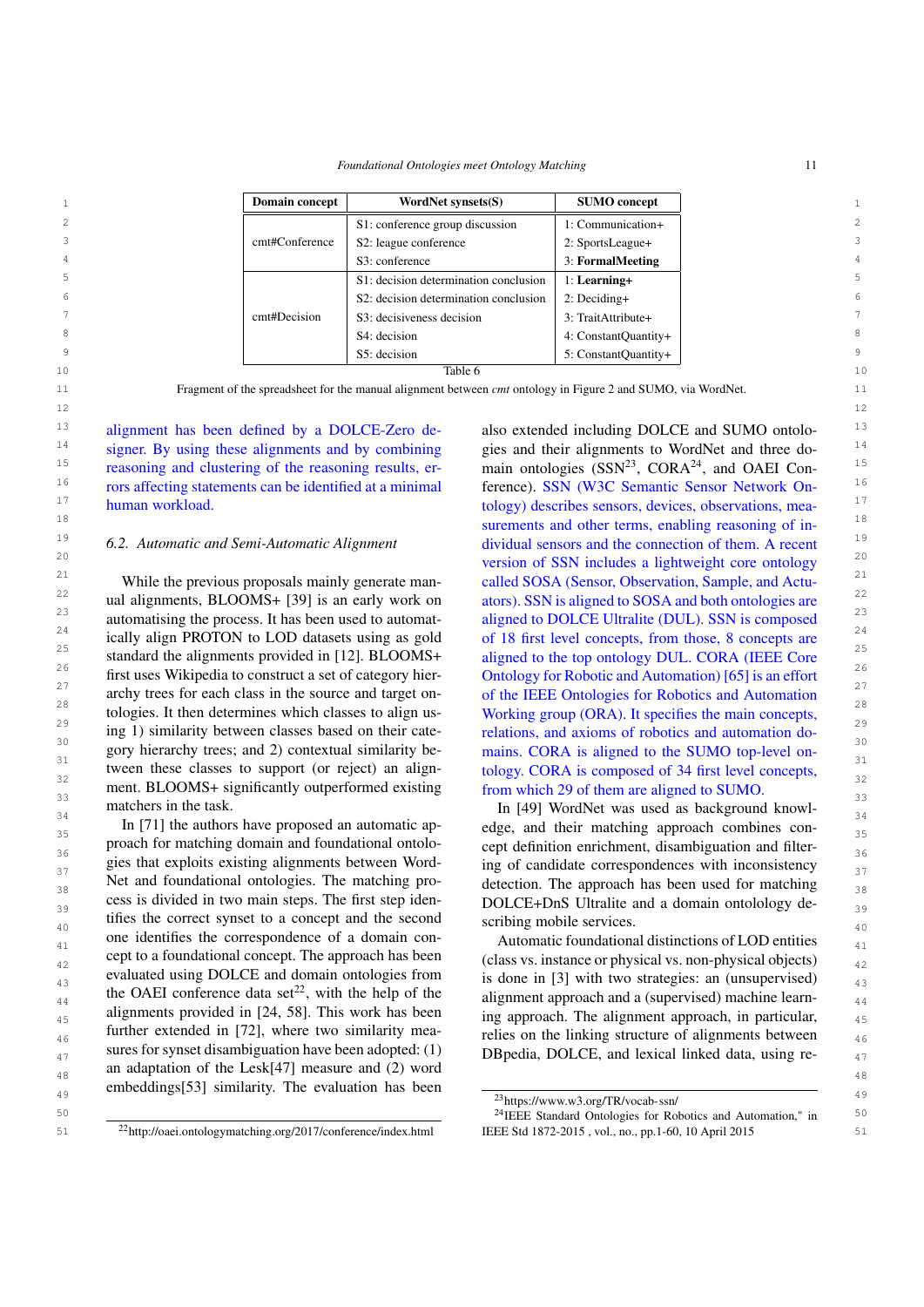1 sources such as BabelNet, YAGO and OntoWordNet. 7.2. Automation 1 2 2 For instance, they use the paths of alignments and tax-<sup>3</sup> onomic relations in these resources and automated in-<br>While more automation is an obvious requirement <sup>4</sup> ferences to classify whether a DB pedia entity is a phys-<br>in the field, the poor performance of solutions addressical object or not.

than one work. These projects use different domain ontologies, and results are unavailable is most of the cases, therefore a detailed third-party comparison of approaches is yet not possible.

# <span id="page-11-0"></span>7. Discussion

The following sections discuss a series of issues replexity of the task, the automation of systems with cauation data sets, the evolution of different versions and the problems that poses, the desired variety and lack of expressiveness in the alignments, and finally, multilingualism.

# *7.1. Complexity of the task*

31 As seen in the previous sections, most approaches tologies and axioms in order to better compare their <sup>31</sup> <sup>32</sup> still rely on manually or semi-automatically estab-<br>formal definitions, and also of background knowledge <sup>32</sup> <sup>33</sup> lished alignments. This task is far from being triv-<br>from external resources, targeting subsumption and <sup>33</sup>  $34$  ial, even when done manually. This has been recently other relations. These have to be combined with logical  $34$ <sup>35</sup> corroborated in [\[84\]](#page-16-10), where manually classifying do-<br>reasoning techniques for guarantee the consistency of <sup>36</sup> main entities under foundational ontology classes is re-<br>the generated alignments. The current approaches have <sup>37</sup> 37 ported to be very difficult to do correctly. Manual on-<br>to be thus revised to better deal with the specificities <sup>38</sup> 58 tology matching is also an expensive task that may in-<br>
of matching with foundational ontologies. While au- $\frac{39}{29}$  39  $\frac{39}{29}$  troduce a bias as it represents a point of view express-<br>tomatic approaches have been mostly manually evalu- $_{40}$  troduce a bias as it represents a point of view express-<br> $_{40}$  tomatic approaches have been mostly manually evalu- $_{41}$  and the interpretation of the concepts influenced by ated, with few exceptions [\[12,](#page-14-29) [72\]](#page-15-6), systematically eval- $_{42}$  line background of the expert. As knowledge on foun-<br>uations of matching systems have been so far dedicated  $_{42}$  $\frac{43}{43}$  dational ontologies is specialized, it is important that to domain ontologies. such evaluation considers an overview of different ex-45 45 perts in this area. Moreover, while manual alignment  $_{46}$  on a small set of concepts is feasible, bigger data sets  $\frac{25 \text{https://babelnet.org}}{25 \text{https://babelnet.org}}$ 47 would require considerable effort. The findings in [\[84\]](#page-16-10)  $^{26}$ https://wordnet.princeton.edu 48 also point out the need for improving the methodolog-  $^{2/h}$ ttps://uts.nlm.nih.gov/home.html 48 <sup>49</sup> ical process of manual integration of domain and foun-<br><sup>29</sup> https://www.parado.odu/web/ast/web/ast/  $50$  dational ontologies, in accordance with what has been  $\frac{30 \text{https://wikli.dbredi.org/}{\text{https://wikli.dbredi.org/}{\text{orof}}}}$ As seen in the previous sections, most approaches ing the interpretation of the concepts influenced by the background of the expert. As knowledge on foun-

#### *7.2. Automation*

<sup>5</sup> ical object or not.<br>
<sup>5</sup> ing automatically matching different foundational on-<sup>6</sup> a Table [5](#page-9-1) summarizes work in alignments between tologies or with domain ontologies have demonstrated  $7$  domain and foundational ontologies. Several efforts the difficulty of the task as reported in experiments <sup>8</sup> have been made to align DOLCE to domain ontolo-<br><sup>8</sup> evaluating current matching tools [43, 69] Current 9 9 gies, SUMO and PROTON are also considered in more  $\frac{\text{g}}{\text{g}}$  tools fail on correctly capturing the semantics behind concepts (even when such semantics are present),  $\frac{11}{11}$ 12 12 which requires deeper contextualization on the basis 13 13 of hierarchies and axioms. In that sense, further con-14 14 text and documentation is required, in particular for 15 15 domain ontologies, to help identifying the right seman-<sup>16</sup> tics (e.g, the ontologies from the largely used OAEI <sup>16</sup> <sup>17</sup> **7. Discussion 17 17 17 Conference dataset have a very poor lexical layer and <sup>17</sup>** 18 18 While more automation is an obvious requirement in the field, the poor performance of solutions addresstologies or with domain ontologies have demonstrated the difficulty of the task, as reported in experiments evaluating current matching tools [\[43,](#page-15-16) [69\]](#page-15-34). Current

<sup>19</sup> The following sections discuss a series of issues re-<br>Furthermore, while diverse (domain) ontology match-<sup>20</sup> 20 garding matching of foundational ontologies: the com-<br><sup>20</sup> ing approaches rely on external background knowl- $\frac{21}{\text{21}}$  plexity of the task, the automation of systems with ca-<br>edge, (BabelNet<sup>[25](#page-11-1)</sup>, WordNet<sup>[26](#page-11-2)</sup>, UMLS<sup>[27](#page-11-3)</sup>, etc.), the  $\frac{22}{2}$  pabilities to include such alignments, the lack of eval-<br> $\frac{22}{2}$  coverage of foundational ontologies in these resources  $23$  pabilities to include such alignments, the lack of eval-<br> $23$  coverage of foundational ontologies in these resources is still low. More recently, the resource Framester<sup>[28](#page-11-4)</sup>,  $\frac{1}{24}$ 25 the problems that poses, the desired variety and lack of exposed as a knowledge graph, addresses this aspect  $_{25}$ expressiveness in the alignments, and finally, multilin- as a hub between several resources such as VerbNet<sup>[29](#page-11-5)</sup>,  $\frac{26}{3}$  $27$  gualism.  $27$  gualism. BabelNet, DBpedia<sup>[30](#page-11-6)</sup>, and YAGO<sup>[31](#page-11-7)</sup>. Hence, match-28 28 ers need to be improved to include more abstract and 29 29 2.1. Complexity of the task the set of the semioric philosophical semantic relations and semiotic match-30 30 ing, to take advantage of structural features of the oning approaches rely on external background knowlformal definitions, and also of background knowledge from external resources, targeting subsumption and other relations. These have to be combined with logical reasoning techniques for guarantee the consistency of the generated alignments. The current approaches have to be thus revised to better deal with the specificities of matching with foundational ontologies. While auto domain ontologies.

<span id="page-11-7"></span><span id="page-11-6"></span><span id="page-11-5"></span><span id="page-11-4"></span><span id="page-11-3"></span><span id="page-11-2"></span><span id="page-11-1"></span>

| 46 | on a small set of concepts is feasible, bigger data sets | <sup>25</sup> https://babelnet.org                                                                         | 46             |
|----|----------------------------------------------------------|------------------------------------------------------------------------------------------------------------|----------------|
| 47 | would require considerable effort. The findings in [84]  | $^{26}$ https://wordnet.princeton.edu                                                                      | 47             |
| 48 | also point out the need for improving the methodolog-    | $^{27}$ https://uts.nlm.nih.gov/home.html                                                                  | 48             |
| 49 | ical process of manual integration of domain and foun-   | <sup>28</sup> https://lipn.univ-paris13.fr/framester/<br><sup>29</sup> https://verbs.colorado.edu/verbnet/ | 4 <sup>c</sup> |
| 50 | dational ontologies, in accordance with what has been    | <sup>30</sup> https://wiki.dbpedia.org                                                                     | 50             |
| 51 | stated in $[41]$ .                                       | $31$ http://yago.r2.enst.fr                                                                                | 51             |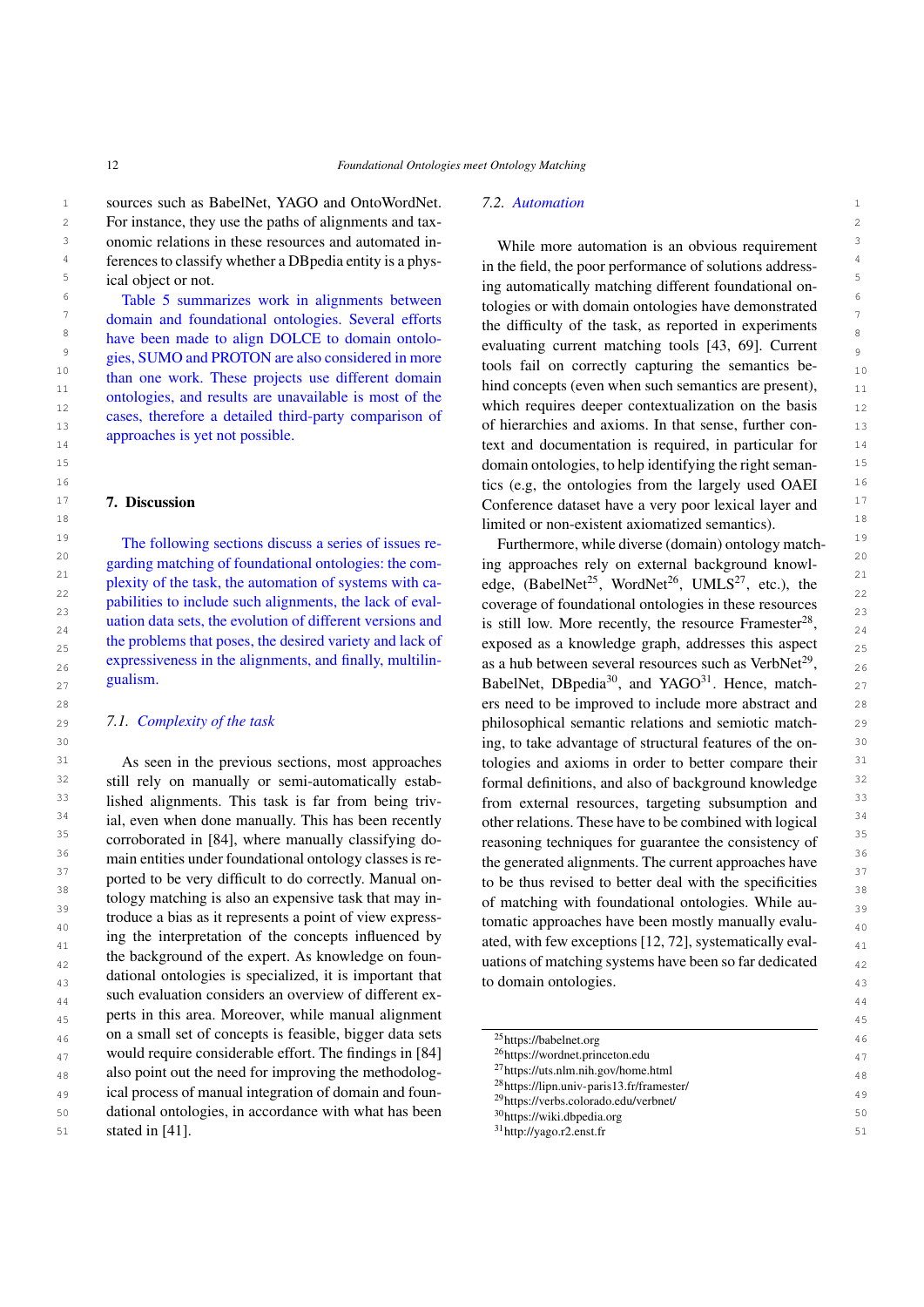#### *7.3. Other relations than equivalence*

3 3 Besides the points raised above, the task requires the siveness, these versions are mostly compatible, what 3 <sup>4</sup> identification of other relations than equivalences, such is not the case for other ontologies. For instance, BFO <sup>5</sup> as subsumption and meronymy. The latter is largely 2.0 represents major updates to BFO not strictly back-<sup>6</sup> neglected by current matchers. In particular, the main wards compatible with BFO 1.1 and a manual align-<sup>7</sup> problem of matching foundational and domain ontolo- ment was required to express their incompatibilities. <sup>8</sup> gies is that, most matchers typically rely on string-<br>UFO is also currently being extended by incorporating <sup>8</sup> <sup>9</sup> based techniques as an initial estimate of the likelihood a new theory of types (including higher-order types), <sup>10</sup> that two elements refer to the same real world phe- as well as a fuller theory of relationships and events <sup>10</sup> <sup>11</sup> nomenon, hence the found correspondences represent [35]. Despite being, to a large extent, backwards com- $12$  equivalences with concepts that are equally or simi-<br>patible with the original ontology, these are important  $12$ <sup>13</sup> 13 1arly written. However, in many cases, this correspon-<br><sup>13</sup> <sup>14</sup> dence is not the case [\[69\]](#page-15-34). In fact, when having differ-<br>Another issue is related to the evolution of the re-<br><sup>14</sup> <sup>15</sup> ent levels of abstraction it might be that the matching sources aligned to the ontologies. As stated in [\[61\]](#page-15-31), <sup>15</sup> <sup>16</sup> process is capable of identifying subsumption corre- conflicts may arise between an alignment defined on <sup>16</sup> <sup>17</sup> spondences rather than equivalence, since the founda- a version, and a newer version. The alignment pro-<sup>18</sup> tional ontologies have concepts at a higher level. vided for an older version may become incoherent in <sup>18</sup> Besides the points raised above, the task requires the gies is that, most matchers typically rely on stringthat two elements refer to the same real world pheequivalences with concepts that are equally or simient levels of abstraction it might be that the matching process is capable of identifying subsumption correspondences rather than equivalence, since the foundational ontologies have concepts at a higher level.

# *7.4. Evaluation*

<sup>23</sup> paigns<sup>32</sup>, evaluations involving foundational ontolo-<br><sup>23</sup> stance, *dbo:team* used to hold between career stations 24 24 (professional situations of e.g. an athlete) and teams in <sup>25</sup> sive evaluation data sets on which matching solu-<br>DBpedia 3.9 ontology, but in DBpedia 2014 it holds <sup>25</sup> <sup>26</sup> tions can be evaluated would foster the development between agents and sports teams. Since *dul:Situation*<sup>26</sup> <sup>27</sup> of approaches involving foundational ontologies and (aligning *dbo:CareerStation*), and *dul:Person* (align-<sup>27</sup> <sup>28</sup> support a next generation of semantic matching ap-<br><sup>28</sup> ing *dbo:Athlete* are disjoint, inconsistencies are de- $\frac{29}{2}$  proaches. With that respect, few of the established tected. In particular, in particular where a) the DBpe-<sup>30</sup> alignments generated by the approaches have being dia2014 ontology has used DBpedia 3.9 alignments,<sup>30</sup> <sup>31</sup> but the basic ontology had changed; and b) some prop-<br>but the basic ontology had changed; and b) some prop-<sup>32</sup> them adopted a format that can be processed by auto-<br><sup>32</sup> <sup>33</sup> 33 matic tools. Only [71] adopts the Alignment API For-<br><sup>33</sup> matic tools. Only [\[71\]](#page-15-28) adopts the Alignment API For-<br> $\frac{34}{34}$  matic tools. Only [71] adopts the Alignment API For-<br>detection orthology <sup>35</sup><br>paigns. Byolving alignments to cope with the different ver-<br>alignments to cope with the different ver-Despite the variety of tasks in the OAEI campaigns $^{32}$  $^{32}$  $^{32}$ , evaluations involving foundational ontologies have not been addressed. Producing comprehensive evaluation data sets on which matching solutions can be evaluated would foster the development of approaches involving foundational ontologies and support a next generation of semantic matching approaches. With that respect, few of the established alignments generated by the approaches have being publicly made available. Furthermore, very few of them adopted a format that can be processed by automat, the standard *de facto* adopted in the OAEI campaigns.

#### $\frac{38}{36}$  38  $\frac{38}{36}$  38 *7.5. Versioning*

40 Another aspect refers to the evolution or the con-<br>40 <sup>41</sup> sistency of alignments with respect to the evolution Most alignments generated in the research we have  $_{42}$  or the different variants of the ontologies. For exam-<br> $_{42}$  surveyed were limited to linking of a single entity of  $_{43}$  ple, DOLCE and its different variants have been used a source ontology to a single entity of a target ontol- $_{44}$  in diverse proposals, as many efforts have been ded- ogy. The links lack expressiveness to a large extent. In <sup>45</sup> icated to the development of this ontology. DOLCE order to better express the relationships between enti-<sup>46</sup> has been exposed with reduced axiomatization and the trom different ontologies, they require rather full extensions with generic or domain plugins, such as the degree axioms, as pointed out in [12, 67]. In the ex-<sup>48</sup> for DOLCE-Lite [\[24\]](#page-14-25), DOLCE Lite Plus<sup>[33](#page-12-1)</sup> or still ample from [12], a complex correspondence states that

1 1 1 1.3. Other relations than equivalence **1** 1 **DOLCE+DnS** Ultralite<sup>[34](#page-12-2)</sup>. Besides their substantial dif-2 2 ferences in the hierarchical organization and expresis not the case for other ontologies. For instance, BFO 2.0 represents major updates to BFO not strictly backwards compatible with BFO 1.1 and a manual alignment was required to express their incompatibilities. a new theory of types (including higher-order types), [\[35\]](#page-14-13). Despite being, to a large extent, backwards comchanges of UFO 2.0.

 19 case of a non-conservative change of the ontology in 20 the newer version. It is the case in the alignments be- 21 tween DOLCE and the different versions of DBPedia. Despite the variety of tasks in the OAEI cam-<br>Taking the example presented by the authors, for in-Another issue is related to the evolution of the redata or ontology.

 $\frac{36}{36}$   $\frac{1}{26}$   $\frac{36}{36}$   $\frac{36}{36}$  $37$   $37$ 

#### $39$  39 *7.6. Expressiveness*

the professions are modeled as instances of the class  $\frac{49}{49}$ Most alignments generated in the research we have surveyed were limited to linking of a single entity of a source ontology to a single entity of a target ontology. The links lack expressiveness to a large extent. In order to better express the relationships between entities from different ontologies, they require rather full fledged axioms, as pointed out in [\[12,](#page-14-29) [67\]](#page-15-22). In the example from [\[12\]](#page-14-29), a complex correspondence states that

<span id="page-12-0"></span><sup>50</sup>  $32$ <http://oaei.ontologymatching.org/2020/> 50

<span id="page-12-2"></span><span id="page-12-1"></span><sup>51 &</sup>lt;sup>33</sup>http://www.loa.istc.cnr.it/old/ontologies/DLP\_397.owl <sup>34</sup><http://www.ontologydesignpatterns.org/ont/dul/DUL.owl> 51 <sup>33</sup>[http://www.loa.istc.cnr.it/old/ontologies/DLP\\_397.owl](http://www.loa.istc.cnr.it/old/ontologies/DLP_397.owl)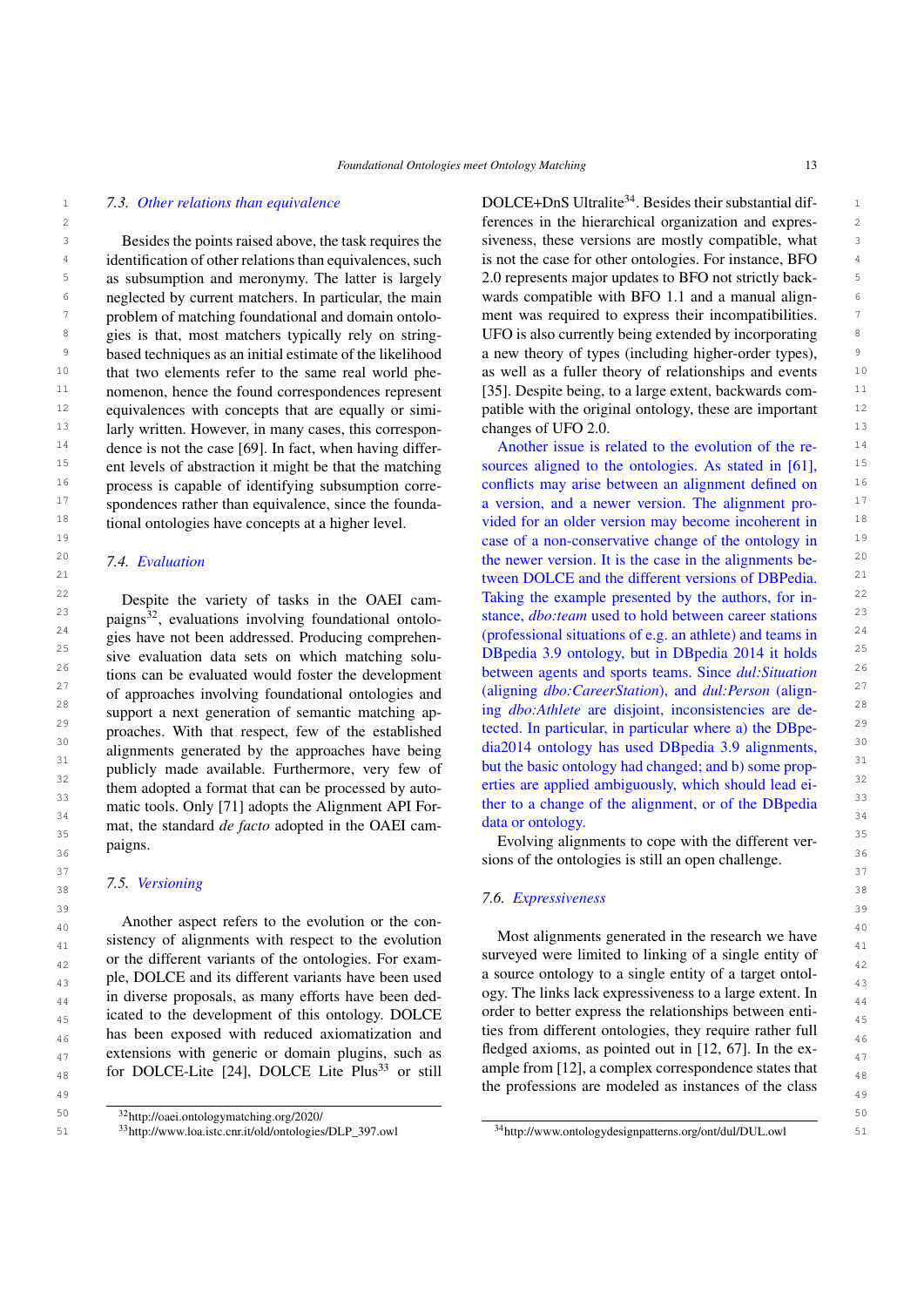<sup>1</sup> *Profession* in PROTON, and the single entity of DB- attempting to compare and match foundational on-2 2 Pedia is matched to an expression in PROTON which 3 3 restricts the property *hasProfession* to the value of the <sup>4</sup> profession of interest. However, generating complex tional ontologies, the role of foundational ontologies <sup>4</sup> 5 correspondences is still an open challenge in the ontol-<br>as bridges for linking domain ontologies; and equipogy matching field in general.

<sup>7</sup> The most significant issue in ontology matching is tinctions. We have pointed out the limitations to be ad-<sup>8</sup> that most ontologies lack definitions of terms in logic, dressed in order to bring the clarity of semantics of 9 comparable to the completeness of natural language foundational ontologies in ontologies in general. <sup>10</sup> definitions in dictionaries. Most of the intended seman-<br><sup>10</sup> In a broader scope, semantic web in general and <sup>11</sup> tics of terms are left to the intuition of humans reading its materialisation with the linked open data initiative <sup>11</sup> <sup>12</sup> their names. Until richer definitions become the norm, still lack such ontological distinction, as recently stated <sup>12</sup> 13 ontology matching, whether manual or automatic, will  $\frac{1}{2}$  in [3, 87]. This has been further corroborated in [5]  $\frac{13}{2}$ The most significant issue in ontology matching is tics of terms are left to the intuition of humans reading remain difficult to conduct or evaluate.

# *7.7. Multilingualism*

18 Very few foundational ontologies are equipped with of inquiry However, there is still little interaction be. 19 19 lexical layers in languages other than English (e.g., 20 20 BFO has been enriched with a lexical annotation in 21 Portuguese, SUMO is the exception and is matched to  $\frac{1}{2}$  in This goes beyond the matching task as discussed 22 the 26 languages in Open Multilingual WordNet [\[7\]](#page-13-7)).  $\frac{1}{22}$  in this paper in the sense that is has to take into account 22 23 However, with the increasing amount of multilingual the data being described by the ortologies 23 24 data on the Web and the consequent development of the data sense associated by the enterogies. 25 25 ontologies in different languages, foundational ontolo-26 26 gies should also be equipped with richer multilingual 27 annotations in order to facilitate the multilingual and **Kelerences** 27 28 28 cross-lingual ontology matching tasks.

## <span id="page-13-1"></span>8. Final remarks

33 **33** 33 **1** Ontology matching has reached some maturity in [3] Luigi Asprino, Valerio Basile, Paolo Ciancarini, and Valentina 33 34 **134** terms of matching domain ontologies. There is how-<br>34 **134** terms of matching domain ontologies. There is how-<br>**Presulti.** Empirical analysis of foundational distinctions in linked 35 ever room for further developments in the adoption open data. *arxiv preprint arxiv:1805.09840*, 2018. 36 36 of foundational ontologies in the task. Systematically 37 enriching domain ontologies with foundational ones<br>37 anti-property in spin Applied On-<br>37 38 would also promote their use as semantic bridges in  $\omega_{logy}$ , 14(3):293–334, 2019. 39 the task of matching domain ontologies. One of the [5] Mike Bennett and Kenneth Baclawski. The role of ontologies 39 40 difficulties however is the need of specialised knowl-<br>40  $\mu$  in linked data, big data and semantic web applications. Applied 41 edge as injecting foundational ontologies in ontology  $\frac{Ontology}{12(3-4)!}$ .  $\frac{1}{2}(11/16)$ 42 matching, in general, requires deeply understanding the bisket order patients and equal to the state of the state of the state of the state of the state of the state of the state of the state of the state of the state o 43 the foundational concepts and its relations. Another is-<br>American distance of Automated Reasoning 2010 44 sue concerns the lack of formal definitions associated [7] Francis Bond, Christiane Fellbaum, Shu-Kai Hsieh, Chu-Ren <sup>44</sup> 45 to lexicons (comments and labels) helping to under-<br>
Huang, Adam Pease, and Piek Vossen. A Multilingual Lexico-<br>
45 46 46 stand the precise semantics of each concept. These are 47 among the main brakes to automatising together with *Semantic Web*, pages 243–258. 2014. 48 the points discussed above. The points discussed above. Ontology matching has reached some maturity in

50 **and exploration of foundational ontologies in the task** posium, Technical Report SS-08-05, Stanford, California, pages <sup>50</sup> 51 51 of ontology matching, on different perspectives: work

6 6 ping existing domain ontologies with foundational disattempting to compare and match foundational ontologies, natural language definitions vs logical statement issues addressed by linking lexicons and foundational ontologies, the role of foundational ontologies as bridges for linking domain ontologies; and equipdressed in order to bring the clarity of semantics of foundational ontologies in ontologies in general.

14 14 where it is stated that in the semantic web, there is an <sup>15</sup> 15 **15 increasingly need for serious engagement with ontol-**16 16 ogy, understood as a general theory of the types of en-<sup>17</sup> tities and relations making up their respective domains<sup>17</sup> In a broader scope, semantic web in general and still lack such ontological distinction, as recently stated in [\[3,](#page-13-0) [87\]](#page-16-11). This has been further corroborated in [\[5\]](#page-13-8), of inquiry. However, there is still little interaction between the communities, despite the fact that they share common ambitions in terms of knowledge understanding. This goes beyond the matching task as discussed in this paper in the sense that is has to take into account the data being described by the ontologies.

# <span id="page-13-8"></span><span id="page-13-7"></span><span id="page-13-6"></span><span id="page-13-5"></span><span id="page-13-4"></span><span id="page-13-3"></span><span id="page-13-2"></span><span id="page-13-0"></span>References

- $_{29}$  [1] JPA Almeida, G Guizzardi, RA Falbo, and TP Sales. gufo: a  $_{29}$  $30$   $(i\text{fb})$ . [https://nemo-ufes.github.io/gufo/,](https://nemo-ufes.github.io/gufo/) 2019. lightweight implementation of the unified foundational ontology
- 31 31 [2] Robert Arp, Barry Smith, and Andrew Spear. *Building Ontolo-*32 32 *gies with Basic Formal Ontology*. MIT Press, 2015.
	- Presutti. Empirical analysis of foundational distinctions in linked open data. *arXiv preprint arXiv:1803.09840*, 2018.
	- [4] Alessander Benevides, Jean-Rémia Bourguet, Giancarlo Guizzardi, Rafael Penaloza, and Joao Paulo Almeida. Representing a reference foundational ontology of events in sroiq. *Applied Ontology*, 14(3):293–334, 2019.
	- [5] Mike Bennett and Kenneth Baclawski. The role of ontologies in linked data, big data and semantic web applications. *Applied Ontology*, 12(3-4):189–194, 2017.
	- [6] Christoph Benzmüller and Adam Pease. Progress in automating higher-order ontology reasoning. In *Workshop on Practical Aspects of Automated Reasoning*. 2010.
	- [7] Francis Bond, Christiane Fellbaum, Shu-Kai Hsieh, Chu-Ren Huang, Adam Pease, and Piek Vossen. A Multilingual Lexico-Semantic Database and Ontology. In *Towards the Multilingual Semantic Web*, pages 243–258. 2014.
- 49 This paper has provided an overview of the adoption  $\frac{m}{k}$   $\frac{m}{k}$   $\frac{m}{k}$   $\frac{m}{k}$   $\frac{m}{k}$   $\frac{m}{k}$   $\frac{m}{k}$   $\frac{m}{k}$   $\frac{m}{k}$   $\frac{m}{k}$   $\frac{m}{k}$   $\frac{m}{k}$   $\frac{m}{k}$   $\frac{m}{k}$   $\frac{m}{k}$   $\frac{m}{k}$   $\frac{m}{k$ [8] Boyan Brodaric and Florian Probst. DOLCE ROCKS: Integrating Geoscience Ontologies with DOLCE. In *Semantic Scientific Knowledge Integration, Papers from the 2008 AAAI Spring Symposium, Technical Report SS-08-05, Stanford, California*, pages 3–8, 2008.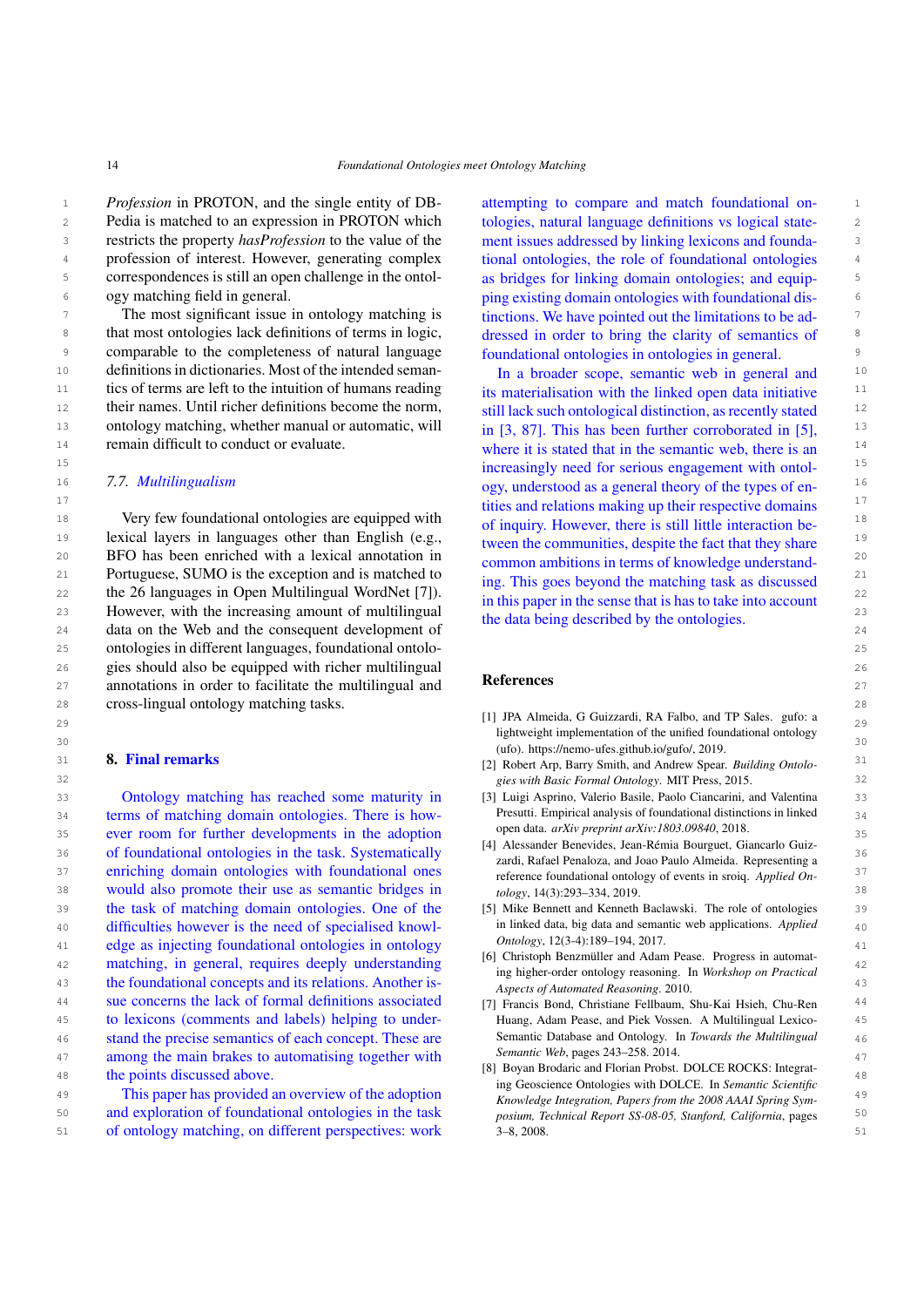*Foundational Ontologies meet Ontology Matching* 15

- <span id="page-14-32"></span>1 [9] Anita Burgun and Olivier Bodenreider. Mapping the umls se- [24] Aldo Gangemi, Roberto Navigli, and Paola Velardi. The On- 1 2 mantic network into general ontologies. In *Proceedings of the* toWordNet Project: Extension and Axiomatization of Conceptual 2 3 3 *AMIA Symposium*, page 81. American Medical Informatics Asmantic network into general ontologies. In *Proceedings of the* sociation, 2001.
- <span id="page-14-21"></span>4<br>1911 [10] Carmen Chui and Michael Grüninger. Mathematical founda- [25] Aldo Gangemi, Andrea Giovanni Nuzzolese, Valentina Pre-<sup>5</sup> 5 tions for participation ontologies. In Pawel Garbacz and Oliver sutti, Francesco Draicchio, Alberto Musetti, and Paolo Ciancar-6 6 ini. Automatic typing of dbpedia entities. In *ISWC 2012*, 2012. 7 ings of the Eighth International Conference, FOIS 2014, Septem- [26] Michael R Genesereth, Richard E Fikes, et al. Knowledge in-8 8 *ber, 22-25, 2014, Rio de Janeiro, Brazil*, volume 267 of *Frontiers* 9 9 *in Artificial Intelligence and Applications*, pages 105–118. IOS Kutz, editors, *Formal Ontology in Information Systems - Proceedings of the Eighth International Conference, FOIS 2014, Septem-*Press, 2014.
- <span id="page-14-23"></span><sup>11</sup> and PSL upper ontologies. In *KEOD 2014 - Proceedings of the* specification language (psl) theory and applications. AI Mag.,<sup>11</sup> 12 12 *International Conference on Knowledge Engineering and Ontol-*13 ogy Development, Rome, Italy, 21-24 October, 2014, pages 16- [29] Michael Gruninger, Carmen Chui, and Megan Katsumi. Upper 13 [11] Carmen Chui and Michael Grüninger. Merging the DOLCE *ogy Development, Rome, Italy, 21-24 October, 2014*, pages 16– 26, 2014.
- <span id="page-14-29"></span>15 [12] Mariana Damova, Atanas Kiryakov, Kiril Simov, and Svetoslav [30] Nicola Guarino and Christopher Welty. An overview of onto-16 **16** Petrov. Mapping the central LOD ontologies to PROTON upper-<br>16 **clean.** In Steffen, editor, *Handbook on Ontologies*, pages 151– Petrov. Mapping the central LOD ontologies to PROTON upperlevel ontology. In *Workshop on Ontology Matching*, 2010.
- <span id="page-14-31"></span>17 [13] Mariana Damova, Atanas Kiryakov, Maurice Grinberg, [31] Nicola Guarino. Formal Ontology in Information Systems: <sup>18</sup> 18 18 Michael K Bergman, Frédérick Giasson, and Kiril Simov. Cre- *Proc. of the 1st Conf.* 1998. 19 19 [32] V. Guha and D. Lenat. Cyc: A Midterm Report. In *Readings* 20 20 agement. In *Semi-automatic ontology development: Processes* ation and integration of reference ontologies for efficient lod man*and resources*, pages 162–199. IGI Global, 2012.
- 22 [14] Jerome David, Jerome Euzenat, Francois Scharffe, and Cassia tual models. PhD thesis, University of Twente, Enschede, The 22 Trojahn. The alignment api 4.0. *Semantic web*, 1(2):3–10, 2011.
- <span id="page-14-8"></span>23 [15] Ricardo de Almeida Falbo, Monalessa Perini Barcellos, [34] Giancarlo Guizzardi. The role of foundational ontologies for <sup>24</sup> <sup>24</sup> Julio Cesar Nardi, and Giancarlo Guizzardi. Organizing ontol- conceptual modeling and domain ontology representation. In 7th 25 25 ogy design patterns as ontology pattern languages. In *Extended* 26 *Semantic Web Conference*, pages 61–75. Springer, 2013. [35] G. et al. Guizzardi. Towards ontological foundations for con-<br>26 *Semantic Web Conference*, pages 61–75. Springer, 2013.
- <span id="page-14-18"></span> $_{27}$  [16] Sergio de Cesare and Chris Partridge. BORO as a Founda- ceptual modeling: The unified foundational ontology (ufo) story.  $_{27}$ 28 28 tion to Enterprise Ontology. *Journal of Information Systems*, [16] Sergio de Cesare and Chris Partridge. BORO as a Founda-30(2):83–112, 02 2016.
- <span id="page-14-27"></span><span id="page-14-2"></span>30 30 ing YAGO into the Suggested Upper Merged Ontology. *Proc.* <sup>31</sup> 20th IEEE International Conference on Tools with Artificial In-<br>[37] Giancarlo Guizzardi. Ontology, ontologies and the "i" of fair. 32 32 *Data Intelligence*, pages 181–191, 2020. [17] Gerard de Melo, Fabian Suchanek, and Adam Pease. Integrat-*20th IEEE International Conference on Tools with Artificial Intelligence*, 2008.
- <span id="page-14-11"></span><span id="page-14-3"></span>33 [18] Jérôme Euzenat and Pavel Shvaiko. *Ontology Matching, Sec*- [38] H. Herre, B. Heller, P. Burek, R. Hoehndorf, F. Loebe, and 33 [18] Jérôme Euzenat and Pavel Shvaiko. *Ontology Matching, Second Edition*. Springer, 2nd edition, 2013.
- <span id="page-14-16"></span><sup>36</sup> 36<br>ontology-driven conceptual modeling. In *International Confer*- [39] P. Jain, P. Yeh, K. Verma, R. Vasquez, M. Damova, P. Hitzler, <sup>37</sup> *ance on Conceptual Modeling*, pages 28–42. Springer, 2019. **and A. Sheth. Contextual Ontology Alignment of LOD with an** Joao Paulo AlmeidaN, and Nicola Guarino. Relations in *ence on Conceptual Modeling*, pages 28–42. Springer, 2019.
- <span id="page-14-28"></span>39 39 wards Ontological Foundations for Conceptual Modeling: The  $_{40}$  Unified Foundational Ontology (UFO) Story. Applied Ontology, [40] Mouna Kamel, Daniela Schmidt, Cássia Trojahn, and Renata  $_{40}$ Unified Foundational Ontology (UFO) Story. *Applied Ontology*, 10(3-4):259–271, 2015.
- <span id="page-14-33"></span><sup>42</sup> 42<br>
Web through descriptions and situations. In Robert Meersman, The *Proceedings of the 14th International Workshop on Ontology* 43 43 Zahir Tari, and Douglas C. Schmidt, editors, *On The Move to* [21] Aldo Gangemi and Peter Mika. Understanding the semantic web through descriptions and situations. In Robert Meersman,
- <span id="page-14-0"></span>45 45 pages 689–706, Berlin, Heidelberg, 2003. Springer Berlin Hei-46 delberg. delberg delberg delays and the use of foundational ontologies in ontology dedelberg.
- <span id="page-14-24"></span> $_{47}$  [22] Aldo Gangemi, Nicola Guarino, Claudio Masolo, and Alessan-<br> $_{47}$  velopment: An empirical assessment. In ESWC, pages 321–335, 48<br>40:235–244, 2002. (42) Z. Khan and C. Keet. ONSET: Automated Foundational Ontoldro Oltramari. Restructuring WordNet's Top-Level. *AI Magazine*, 40:235–244, 2002.
- 50 Oltramari, and Luc Schneider. Sweetening WORDNET with on Knowledge Engineering and Knowledge Management, pages <sup>50</sup>
- <span id="page-14-25"></span>[24] Aldo Gangemi, Roberto Navigli, and Paola Velardi. The On-Relations in WordNet. In *On The Move to Meaningful Internet Sys.*, pages 820–838, 2003.
- <span id="page-14-26"></span>[25] Aldo Gangemi, Andrea Giovanni Nuzzolese, Valentina Presutti, Francesco Draicchio, Alberto Musetti, and Paolo Ciancar-
- <span id="page-14-22"></span><span id="page-14-17"></span><span id="page-14-15"></span><span id="page-14-14"></span><span id="page-14-13"></span><span id="page-14-12"></span><span id="page-14-10"></span><span id="page-14-9"></span><span id="page-14-6"></span><span id="page-14-4"></span><span id="page-14-1"></span>terchange format-version 3.0: Reference manual.
- 10 10 *of BFO and Comparison with DOLCE*. Leipzig, 2003. [27] P Grenon. *BFO in a Nutshell: A Bi-categorial Axiomatization*
	- [28] Michael Grüninger and Christopher Menzel. The process specification language (psl) theory and applications. *AI Mag.*, 24(3):63–74, September 2003.
- 14 14 ontologies in colore. In *JOWO*, 2017.
	- [30] Nicola Guarino and Christopher Welty. An overview of onto-159, Germany, 2004. Springer.
	- [31] Nicola Guarino. *Formal Ontology in Information Systems: Proc. of the 1st Conf.* 1998.
	- *in Knowledge Acquisition and Learning*, pages 839–866, 1993.
- <span id="page-14-19"></span>21 21 [33] G. Guizzardi. *Ontological foundations for structural conceptual models*. PhD thesis, University of Twente, Enschede, The Netherlands, Enschede, 2005.
	- [34] Giancarlo Guizzardi. The role of foundational ontologies for conceptual modeling and domain ontology representation. In *7th DB&IS Conf.*, pages 17–25, 2006.
	- *Applied ontology*, 10(3-4):259–271, 2015.
- $29 \t 30(2):83-112,022016.$  [36] G. Guizzardi. Endurant types in ontology-driven conceptual  $29$ modeling: Towards ontouml 2.0. In *International Conference on Conceptual Modeling*, pages 136–150, 2018.
	-
- 34 *ond Edition*. Springer, 2nd edition, 2013. **1988 H. Michalek. General Formal Ontology (GFO):** A Foundational  $\frac{34}{4}$ <sup>35</sup> [19] Claudenir Fonseca, Daniele Porello, Giancarlo Guizzardi, Ontology Integrating Objects and Processes. In Res. Group On-Ontology Integrating Objects and Processes. In *Res. Group Ontologies in Medicine*, 2007.
- <span id="page-14-30"></span><sup>38</sup> [20] Giancarlo G., G. Wagner, P. Almeida, and R. Guizzardi. To-<br><sup>38</sup> Upper Ontology: A Case Study with PROTON. In ESWC, pages<sup>38</sup> [39] P. Jain, P. Yeh, K. Verma, R. Vasquez, M. Damova, P. Hitzler, Upper Ontology: A Case Study with PROTON. In *ESWC*, pages 80–92, 2011.
- <span id="page-14-20"></span> $10(3-4):259-271, 2015.$ <br>41  $10(3-4):259-271, 2015.$ 44 44 *Meaningful Internet Systems 2003: CoopIS, DOA, and ODBASE*, tions: Preliminary results on matching foundational ontologies. *Matching co-located with the 18th International Semantic Web Conference (ISWC 2019), Auckland, New Zealand, October 26, 2019*, pages 36–40, 2019.
	- velopment: An empirical assessment. In *ESWC*, pages 321–335, 2011.
- <span id="page-14-7"></span><span id="page-14-5"></span><sup>49</sup> [23] Aldo Gangemi, Nicola Guarino, Claudio Masolo, Alessandro ogy Selection and Explanation. In Proc. of the 18th Intern. Conf. 51 51 DOLCE. *AI Magazine*, 24(3):13–24, 2003. ogy Selection and Explanation. In *Proc. of the 18th Intern. Conf. on Knowledge Engineering and Knowledge Management*, pages 237–251, 2012.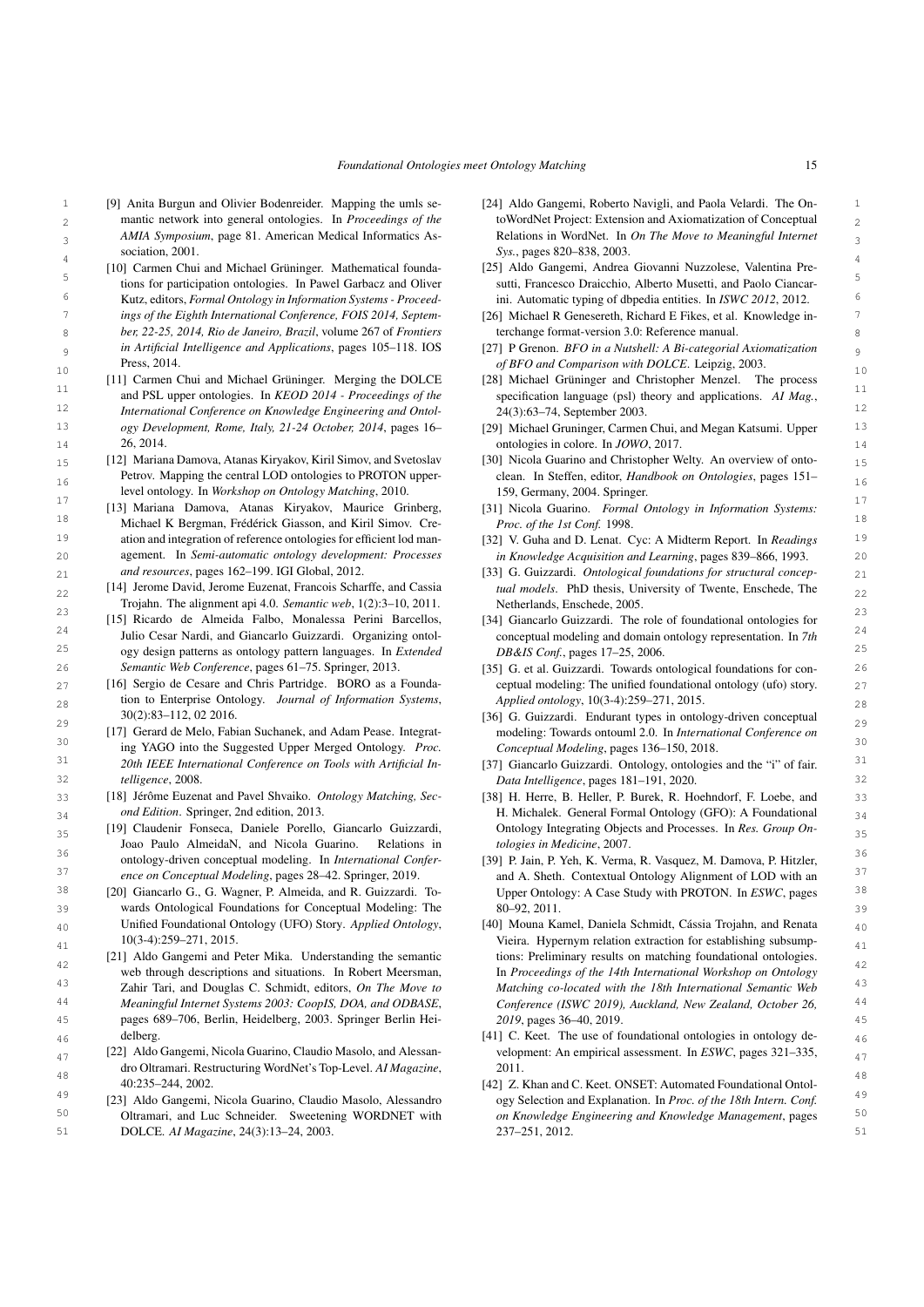- <span id="page-15-16"></span>16 *Foundational Ontologies meet Ontology Matching*
- 3 3 *neering and Ontology Development*, pages 5–16, 2013. [43] Z. Khan and C. Keet. Addressing issues in foundational ontology mediation. In *Proc. of the Inter. Conf. on Knowledge Engi-*
	- [44] Z. Khan and C. Keet. Feasibility of Automated Foundational Ontology Interchangeability. In *Proc. of the 19th Conf. on Knowledge Engineering and Knowledge Management*, pages 225–237, 2014.
- 8 8 UFO Foundational Ontology. *Journal of Web Semantics*, 2019.
- 10 10 *tonomous Systems*, 61(11):1193 1204, 2013. cycl, the cyc representation language. *ACM SIGART Bulletin*, 2(3):84–87, 1991.
- 12 readable distinguish- bow to tell a pipe cone from an ice cream surements. In Martin Raubal, Harvey J. Miller, Andrew U. Frank, 13 13 cone. In *Proceedings of the 5th Annual International Conference* 14 14 *on Systems Documentation*, pages 24–26, 1986. [47] Michael Lesk. Automatic sense disambiguation using machine readable dictionaries: how to tell a pine cone from an ice cream
- <span id="page-15-25"></span>15 15 [67] S. Reed and D. Lenat. Mapping Ontologies into Cyc. In *Proc.* 16 16 *of the Workshop on Ontologies For The Semantic Web*, pages 1–6, [48] John Li. Lom: A lexicon-based ontology mapping tool. In *Proceedings of the Performance Metrics for Intelligent Systems (PerMIS*, 2004.
- <span id="page-15-27"></span>17 17 [49] Xiulei Liu, Bo Cheng, Jianxin Liao, Payam Barnaghi, Li Wan, 18 and Jingyu Wang. Omi-dl: an ontology matching framework.<br>
Staab Designing core ontologies Appl Ontology 6(3):177–221
- <span id="page-15-2"></span>20 20 [50] V. Mascardi, V. Cordì, and P. Rosso. A Comparison of Up-21 **12 Per Ontologies.** In 8th AI\*IA/IABOO Workshop on Agents and **Analysing Top-level and Domain Ontology Alignments** from 21 per Ontologies. In *8th AI\*IA/TABOO Workshop on Agents and Industry*, pages 55–64, 2007.
- <span id="page-15-3"></span>23 23 [51] V. Mascardi, A. Locoro, and P. Rosso. Automatic Ontology Matching via Upper Ontologies: A Systematic Evaluation. *IEEE*
- <span id="page-15-0"></span>26 26 for Service Ontologies: Aligning OWL-S to DOLCE. In *Proc. of the 13th Conf. on World Wide Web*, pages 563–572, 2004.
- <span id="page-15-33"></span> $_{28}$  [53] Tomas Mikolov, Ilya Sutskever, Kai Chen, Greg S Corrado,  $\phantom{28\,}$  Vieira. Matching Domain and Top-level Ontologies via On-29 and their compositionality. In *Advances in neural information* 2017. <sup>30</sup> *processing systems*, pages 3111–3119, 2013. [72] Daniela Schmidt, Rafael Basso, Cassia Trojahn, and Renata<sup>30</sup> and Jeff Dean. Distributed representations of words and phrases *processing systems*, pages 3111–3119, 2013.
	- [54] George A Miller. Wordnet: a lexical database for english. *Com-*
- <span id="page-15-29"></span><span id="page-15-15"></span>33 [55] Riichiro Mizoguchi. Yamato: Yet another more advanced top-<br>33  $34$  level ontology. In *Proceedings of the Sixth Australasian Ontology*  $1/3$  Daniera Stummat, Again Pease, Cassai Disk SUMO, A not centure  $34$ *Workshop*, pages 1–16, 2010.
- <span id="page-15-20"></span>36 36 *ogy Workshops 2019 Episode V: The Styrian Autumn of Ontology,* 37 37 *Conf. on Knowledge Discovery*, pages 31–42, 2016. [56] L. Muñoz and M. Grüninger. Verifying and mapping the mereotopology of upper-level ontologies. In *Proc. of the Inter.*
- 39 39 In *Conf. on Formal Ontology in Information Systems*, pages 2–9, 2001.
- <span id="page-15-14"></span>41 41 *XII Seminar on Ontology Research in Brazil and III Doctoral and* 42 42 *Masters Consortium on Ontologies, Porto Alegre, Brazil, Septem-*43 43 *ber 2nd-5th, 2019*, volume 2519 of *CEUR Workshop Proceed-*[58] I. Niles and A. Pease. Linking Lexicons and Ontologies: Mapping WordNet to the Suggested Upper Merged Ontology. In *Proc. of the Inter. Conf. on Knowledge Engineering*, pages 412–416, 2003.
- <span id="page-15-18"></span><span id="page-15-1"></span>44 [59] D. et al. Oberle. Dolce ergo sumo: On foundational and do-<br>
[75] Stefan SCHULLZ. The role of foundational ontologies for pre-45 45 main models in the smartweb integrated ontology (swinto). *Web Semantics*, 5(3):156–174, 2007.
- $_{47}$  [60] N. Padilha, F. Baião, and K. Revoredo. Alignment Patterns upper ontology for U.S. government and U.S. military domains:  $_{47}$ based on Unified Foundational Ontology. In *Proc. of the the* An evaluation. Technical report, MTR 04B0000063, The MITRE [60] N. Padilha, F. Baião, and K. Revoredo. Alignment Patterns based on Unified Foundational Ontology. In *Proc. of the the Brazilian Ontology Research Seminar*, pages 48–59, 2012.
- <span id="page-15-31"></span><span id="page-15-21"></span><sup>49</sup> [61] H. Paulheim and A. Gangemi. Serving DBpedia with DOLCE [77] S. Seppälä, B. Smith, and W. Ceusters. Applying the realism-50 50 - More than Just Adding a Cherry on Top. In *Proc. of the 14th Intern. Conf. on The Semantic Web*, pages 180–196, 2015.
- 1 1 [62] Adam Pease and Christoph Benzmüller. Sigma: An Integrated 2 ogy mediation. In Proc. of the Inter. Conf. on Knowledge Engi-<br>
Development Environment for Logical Theories. AI Comm., 26:9–97, 2013.
- <span id="page-15-5"></span><sup>4</sup><br>
<sup>4</sup> 4 1 Dottology Interchangeability. In Proc. of the 19th Conf. on Knowl-<br>
Large Theory Reasoning with SUMO at CASC. AI Communica-5 5 *tions, Special issue on Practical Aspects of Automated Reason-*6 6 *ing*, 23(2-3):137–144, 2010. [63] Adam Pease, Geoff Sutcliffe, Nick Siegel, and Steven Trac.
- <span id="page-15-23"></span>7 [45] F. Leao, K. Revoredo, and F. Baiao. Extending WordNet with [64] Adam Pease. *Ontology: A Practical Guide*. Articulate Soft-[64] Adam Pease. *Ontology: A Practical Guide*. Articulate Software Press, Angwin, CA, 2011.
- <span id="page-15-9"></span>9 [46] Douglas B Lenat and Ramanathan V. Guha. The evolution of [00] E. restess, J. Lus Carolica, S. K. Florinity at the set of the set of the set of the set of the set of the set of the set of the set of the set of the s [65] E. Prestes, J. Luis Carbonera, S. R. Fiorini, et al. Towards a core ontology for robotics and automation. *Robotics and Au-*
- <span id="page-15-32"></span>11 11 [66] Florian Probst. Ontological analysis of observations and meaand Michael F. Goodchild, editors, *Geographic Information Science*, pages 304–320, Berlin, Heidelberg, 2006. Springer Berlin Heidelberg.
	- 2002.
- 19 19 *IEEE Transactions on Services Computing*, 9(4):580–593, 2015. [68] Ansgar Scherp, Carsten Saathoff, Thomas Franz, and Steffen Staab. Designing core ontologies. *Appl. Ontology*, 6(3):177–221, 2011.
- 22 *Industry*, pages 55–64, 2007. The same of the settlement of Matching Systems. In *Workshop on Ontology Matching*, pages 22 [69] Daniela Schmidt, Cassia Trojahn, and Renata Vieira. 1–12, 2016.
- 24 24 *Trans. on Knowl. and Data Eng.*, 22(5):609–623, 2010. <sup>25</sup> [52] P. Mika, D. Oberle, A. Gangemi, and M. Sabou. Foundations using WordNet. In *Proc. of the Brazilian Ontology Research Sem*-<sup>25</sup> [70] Daniela Schmidt, Cassia Trojahn, Renata Vieira, and Mouna Kamel. Validating Top-level and Domain Ontology Alignments using WordNet. In *Proc. of the Brazilian Ontology Research Seminar*, pages 1–12, 2016.
- <span id="page-15-28"></span>27 *the 13th Conf. on World Wide Web*, pages 563–572, 2004. [71] Daniela Schmidt, Rafael Basso, Cassia Trojahn, and Renata  $27$ Vieira. Matching Domain and Top-level Ontologies via OntoWordNet. In *Workshop on Ontology Matching*, pages 1–2, 2017.
- <span id="page-15-7"></span><span id="page-15-6"></span> $31$  [54] George A Miller, Wordnet: a lexical database for english, *Com*-<br>Vieira. Matching domain and top-level ontologies exploring word 32 32 *munications of the ACM*, 38(11):39–41, 1995. sense disambiguation and word embedding. In *Emerging Topics in Semantic Tech.*, pages 27–38, 2018.
- 35 35 manual alignment via wordnet. In *Proceedings of the Joint Ontol-*[73] Daniela Schmidt, Adam Pease, Cássia Trojahn, and Renata Vieira. Aligning conference ontologies with SUMO: A report on *Graz, Austria, September 23-25, 2019*, 2019.
- <span id="page-15-17"></span><span id="page-15-10"></span> $38$  [57] I. Niles and A. Pease. Towards a Standard Upper Ontology.  $1/4$  Dentise SED and SUMO an avaluation of OAEI 2019 40 40 Berardi, and Fernanda Araujo Baião, editors, *Proceedings of the* [74] Daniela Schmidt, Cássia Trojahn, and Renata Vieira. Matching bfo, dolce, GFO and SUMO: an evaluation of OAEI 2018 matching systems. In João Paulo A. Almeida, Marcello Bax, Rita *ings*. CEUR-WS.org, 2019.
	- [75] Stefan SCHULZ. The role of foundational ontologies for preventing bad ontology design. In *Joint Ontology Workshops*, 2018.
- <span id="page-15-24"></span><span id="page-15-4"></span>46 5 46 *Semantics*,  $5(3)$ : 156–174, 2007. Corporation, 2004.
- 51 51 sic formal ontology. In *Proc. of FOIS*, pages 227–240, 2014.[77] S. Seppälä, B. Smith, and W. Ceusters. Applying the realismbased ontology-versioning method for tracking changes in the ba-

<span id="page-15-34"></span><span id="page-15-30"></span><span id="page-15-26"></span><span id="page-15-22"></span><span id="page-15-19"></span><span id="page-15-13"></span><span id="page-15-12"></span><span id="page-15-11"></span><span id="page-15-8"></span>